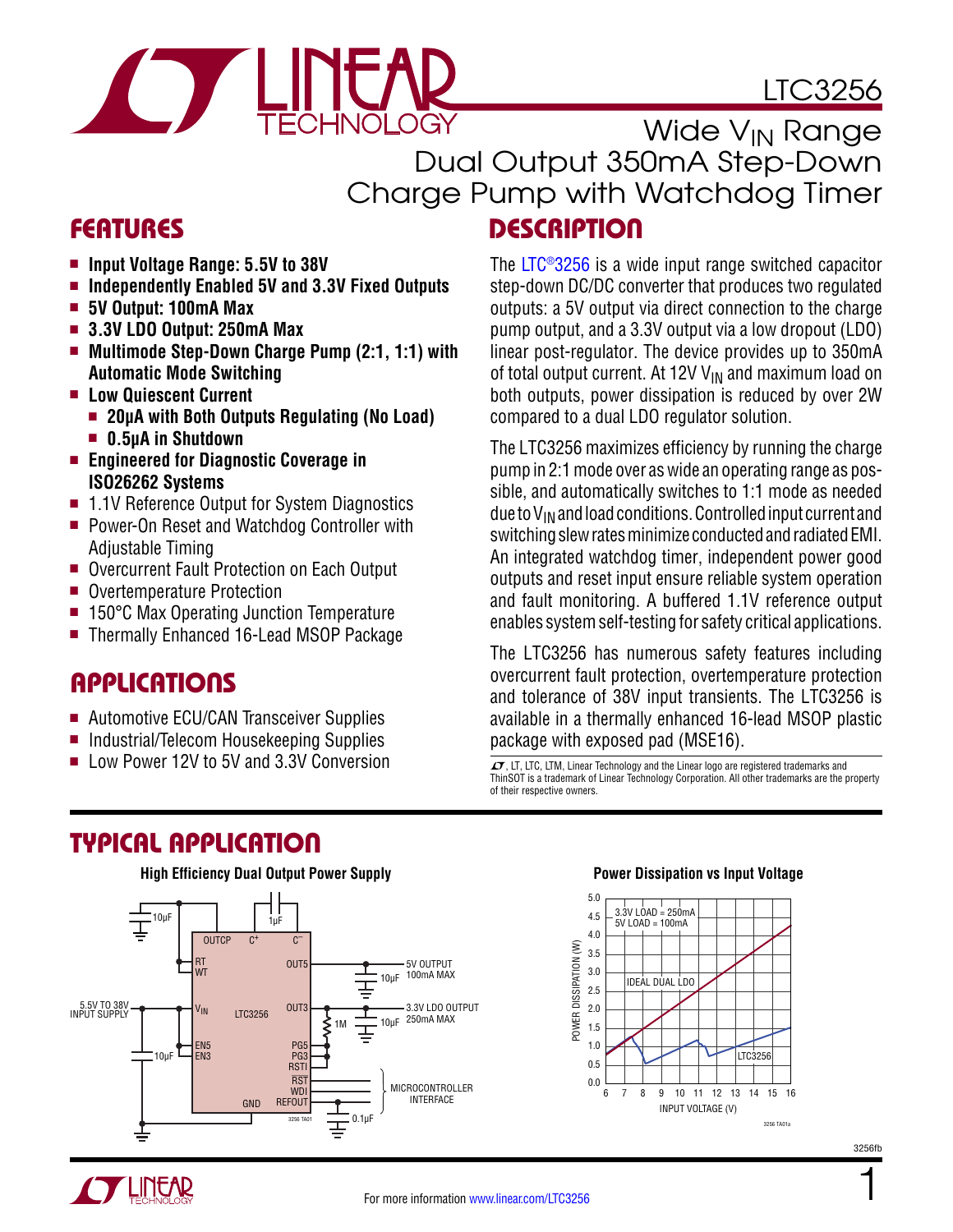### Absolute Maximum Ratings Pin Configuration

**(Notes 1, 2)**

| OUT3, OUT5 Short Circuit Duration  Indefinite<br>Operating Junction Temperature Range (Notes 3, 4) |  |
|----------------------------------------------------------------------------------------------------|--|
|                                                                                                    |  |
|                                                                                                    |  |
|                                                                                                    |  |
|                                                                                                    |  |
|                                                                                                    |  |
|                                                                                                    |  |
|                                                                                                    |  |
|                                                                                                    |  |
|                                                                                                    |  |
|                                                                                                    |  |
|                                                                                                    |  |
|                                                                                                    |  |
| Lead Temperature (Soldering, 10 sec)300°C                                                          |  |
|                                                                                                    |  |



### ORDER INFORMATION <http://www.linear.com/product/LTC3256#orderinfo>

| LEAD FREE FINISH | <b>TAPE AND REEL</b> | <b>PART MARKING*</b> | PACKAGE DESCRIPTION  | TEMPERATURE RANGE             |
|------------------|----------------------|----------------------|----------------------|-------------------------------|
| LTC3256EMSE#PBF  | LTC3256EMSE#TRPBF    | 3256                 | 16-Lead Plastic MSOP | $-40^{\circ}$ C to 125°C $\,$ |
| LTC3256IMSE#PBF  | LTC3256IMSE#TRPBF    | 3256                 | 16-Lead Plastic MSOP | $-40^{\circ}$ C to 125°C      |
| LTC3256HMSE#PBF  | LTC3256HMSE#TRPBF    | 3256                 | 16-Lead Plastic MSOP | $-40^{\circ}$ C to 150°C      |
| LTC3256MPMSE#PBF | LTC3256MPMSE#TRPBF   | 3256                 | 16-Lead Plastic MSOP | $-55^{\circ}$ C to 150°C      |

Consult LTC Marketing for parts specified with wider operating temperature ranges. \*The temperature grade is identified by a label on the shipping container. For more information on lead free part marking, go to: http://www.linear.com/leadfree/

For more information on tape and reel specifications, go to: [http://www.linear.com/tapeandreel/.](http://www.linear.com/tapeandreel/) Some packages are available in 500 unit reels through designated sales channels with #TRMPBF suffix.

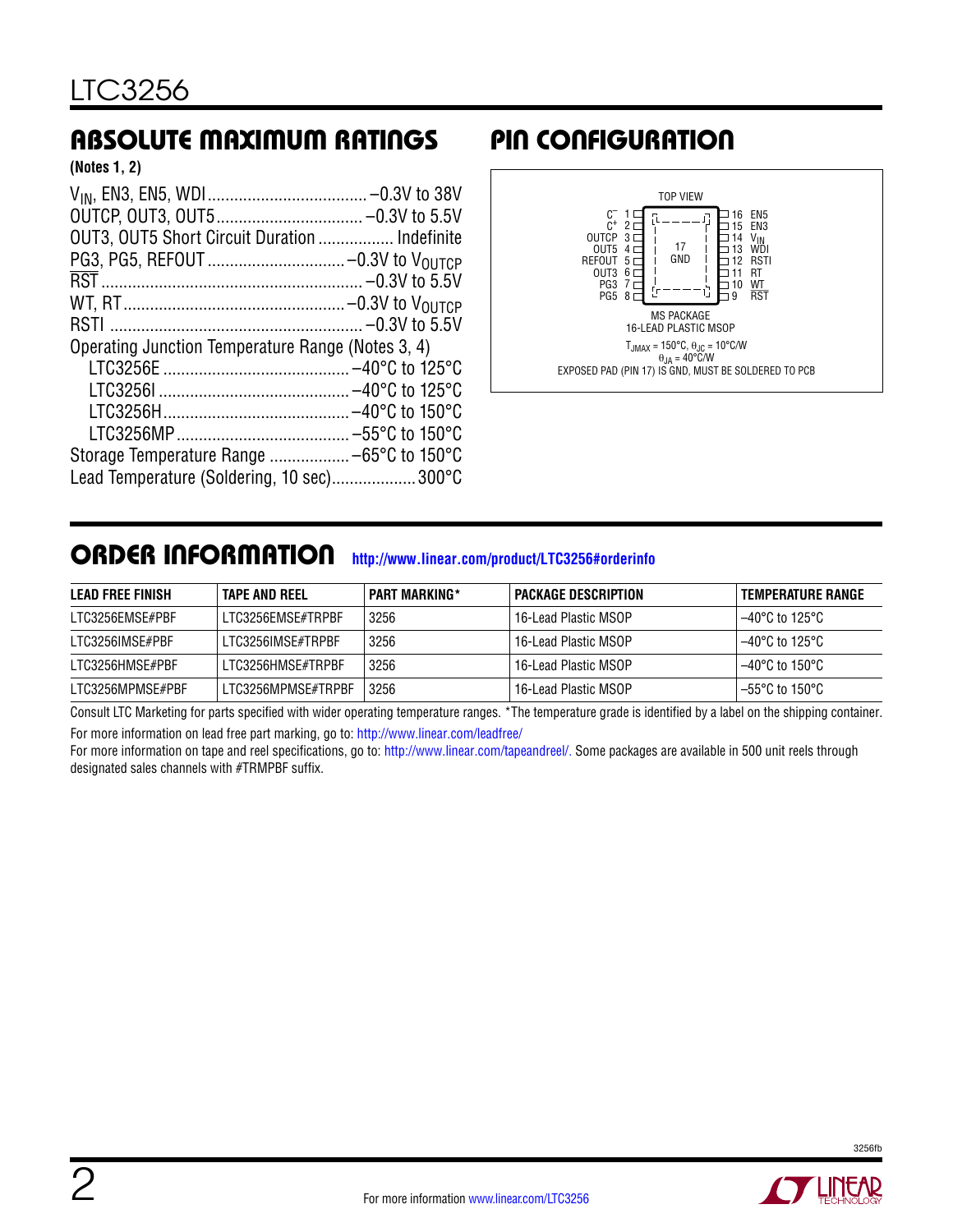### ELECTRICAL CHARACTERISTICS The  $\bullet$  denotes the specifications which apply over the specified operating

junction temperature range, otherwise specifications are at T<sub>A</sub> = 25°C (Note 3). V<sub>IN</sub> = 12V, C<sub>FLY</sub> = 1µF unless otherwise noted.

| <b>SYMBOL</b>              | <b>PARAMETER</b>                                      | <b>CONDITIONS</b>                                                                                                                              |           | <b>MIN</b>              | <b>TYP</b>           | MAX                     | <b>UNITS</b>                 |
|----------------------------|-------------------------------------------------------|------------------------------------------------------------------------------------------------------------------------------------------------|-----------|-------------------------|----------------------|-------------------------|------------------------------|
| $V_{\text{IN}}$            | Operating Input Voltage Range (Note 5)                |                                                                                                                                                |           | 5.5                     |                      | 38                      | V                            |
|                            | VIN Undervoltage Lockout Threshold                    |                                                                                                                                                |           |                         | 1.8                  | 2.7                     | V                            |
|                            | VIN Quiescent Current                                 |                                                                                                                                                |           |                         |                      |                         |                              |
|                            | $EN5 = EN3 = 0V$                                      | Shutdown                                                                                                                                       |           |                         | 0.5                  | 2                       | μA                           |
|                            | Only One Output Enabled<br>Both OUT3 and OUT5 Enabled | Output In Regulation, No Load<br>Output In Regulation, No Load                                                                                 |           |                         | 15<br>20             | 30<br>35                | μA<br>μA                     |
|                            | EN3, EN5 Input High Voltage                           |                                                                                                                                                |           |                         | 1.2                  | $\overline{2}$          | $\mathsf{V}$                 |
|                            | EN3, EN5 Input Low Voltage                            |                                                                                                                                                |           | 0.4                     | 0.9                  |                         | $\mathsf{V}$                 |
|                            | EN3, EN5 Input Low Current                            | $V_{\text{PIN}} = 0V$                                                                                                                          |           | $-1$                    | $\mathbf 0$          | 1                       | μA                           |
|                            | EN3, EN5 Input High Current                           | $V_{\text{PIN}} = 38V$                                                                                                                         |           |                         | $\mathbf{1}$         | 3                       | μA                           |
|                            | <b>Charge Pump Operation</b>                          |                                                                                                                                                |           |                         |                      |                         |                              |
| VOUTCP                     | <b>OUTCP Regulation Voltage</b>                       | EN3 and/or EN5 High                                                                                                                            |           |                         | 5.05                 |                         | V                            |
|                            | <b>OUTCP Short Circuit Current</b>                    | $V_{\text{OUTCP}} =$ GND                                                                                                                       |           |                         | 600                  |                         | mA                           |
|                            | Charge Pump Output Impedance                          | 2:1 Step-Down Mode<br>1:1 Step-Down Mode, $V_{IN} = 5.5V$                                                                                      |           |                         | $\overline{2}$<br>2  |                         | $\Omega$<br>Ω                |
| <b>5V Output Operation</b> |                                                       |                                                                                                                                                |           |                         |                      |                         |                              |
| V <sub>OUT5</sub>          | Fixed 5V Output Regulation (Note 5)                   | EN5 High, $V_{IN} = 5.5V$ , $I_{OUT} \le 100mA$                                                                                                |           | 4.85                    | 5.05                 | 5.19                    | $\mathsf{V}$                 |
|                            |                                                       | EN5 High, $V_{IN} = 12V$ , $I_{OUT} \le 100mA$                                                                                                 |           | 4.85                    | 5.05                 | 5.19                    | V                            |
|                            |                                                       | EN5 High, $V_{IN}$ = 38V, $I_{OUT}$ = 0mA                                                                                                      |           | 4.85                    | 5.05                 | 5.19                    | V                            |
|                            | OUTCP to OUT5 Power Switch<br>On-Resistance           | EN5 High                                                                                                                                       |           |                         | 0.6                  |                         | $\Omega$                     |
|                            | <b>OUT5 Overvoltage Threshold</b>                     | VOUT5 Rising Makes PG5 Go Low<br>VOUT5 Falling Makes PG5 Go Hi-Z                                                                               | $\bullet$ |                         | 5.25<br>5.1          | 5.4                     | $\mathsf{V}$<br>$\sf V$      |
|                            | <b>OUT5 Undervoltage Threshold</b>                    | VOUT5 Rising Makes PG5 go Hi-Z<br>VOUT5 Falling Makes PG5 go Low                                                                               |           | 4.6                     | 4.9<br>4.75          |                         | V<br>$\mathsf{V}$            |
|                            | PG5 Output Low Voltage                                | $I_{PG5} = 100 \mu A$                                                                                                                          |           |                         | 0.1                  | 0.4                     | $\mathsf{V}$                 |
|                            | PG5 Output Hi-Z Leakage                               | $VPG5 = 5V$                                                                                                                                    |           | $-1$                    | 0                    | 1                       | μA                           |
| 3.3V LDO Operation         |                                                       |                                                                                                                                                |           |                         |                      |                         |                              |
| V <sub>OUT3</sub>          | Fixed 3.3V LDO Output Regulation (Note 5)             | EN3 High, $V_{IN} = 5.5V$ , $I_{OUT} \le 250mA$<br>EN3 High, $V_{IN} = 12V$ , $I_{OUT} \le 250mA$<br>EN3 High, $V_{IN}$ = 38V, $I_{OUT}$ = 0mA |           | 3.170<br>3.200<br>3.234 | 3.30<br>3.30<br>3.30 | 3.366<br>3.366<br>3.366 | V<br>V<br>V                  |
|                            | <b>OUT3 Overvoltage Threshold</b>                     | VOUT3 Rising Makes PG3 Go Low<br>V <sub>OUT3</sub> Falling Makes PG3 Go Hi-Z                                                                   |           |                         | 3.465<br>3.35        | 3.58                    | V<br>V                       |
|                            | <b>OUT3 Undervoltage Threshold</b>                    | V <sub>OUT3</sub> Rising Makes PG3 Go Hi-Z<br>VOUT3 Falling Makes PG3 Go Low                                                                   |           | 3.04                    | 3.24<br>3.135        |                         | $\mathsf{V}$<br>$\mathsf{V}$ |
|                            | PG3 Output Low Voltage                                | $I_{PG3} = 100 \mu A$                                                                                                                          |           |                         | 0.1                  | 0.4                     | $\mathsf{V}$                 |
|                            | PG3 Output Hi-Z Leakage                               | $VPG3 = 5V$                                                                                                                                    |           | $-1$                    | $\pmb{0}$            | 1                       | μA                           |
|                            | <b>Buffered 1.1V Reference Output (REFOUT)</b>        |                                                                                                                                                |           |                         |                      |                         |                              |
|                            | REFOUT Pin Output Voltage                             | EN3 and/or EN5 High, $I_{REFOUT} = 0mA$                                                                                                        | $\bullet$ | 1.068                   | 1.1                  | 1.132                   | $\mathsf{V}$                 |
|                            | REFOUT Pin Output Resistance                          |                                                                                                                                                |           |                         | $\overline{2}$       | 4                       | k $\Omega$                   |
|                            | <b>Reset Timer Control (RT)</b>                       |                                                                                                                                                |           |                         |                      |                         |                              |
|                            | External Timer RT Pull-Up Current                     | $V_{RT} = 0.3V$                                                                                                                                | $\bullet$ | $-1.1$                  | $-1.9$               | $-2.6$                  | μA                           |
|                            | External Timer RT Pull-Down Current                   | $V_{\text{RT}} = 1.3V$                                                                                                                         |           | 1.1                     | 1.9                  | 2.6                     | μA                           |
|                            | Internal Timer RT Pull Down Current                   | $V_{RT} = V_{OUTCP}$                                                                                                                           | $\bullet$ |                         | 0.25                 | 1.                      | μA                           |
|                            | RT Internal Timer Select Threshold                    |                                                                                                                                                |           | 1.8                     | 2.3                  | 2.7                     | V                            |
|                            |                                                       |                                                                                                                                                |           |                         |                      |                         |                              |

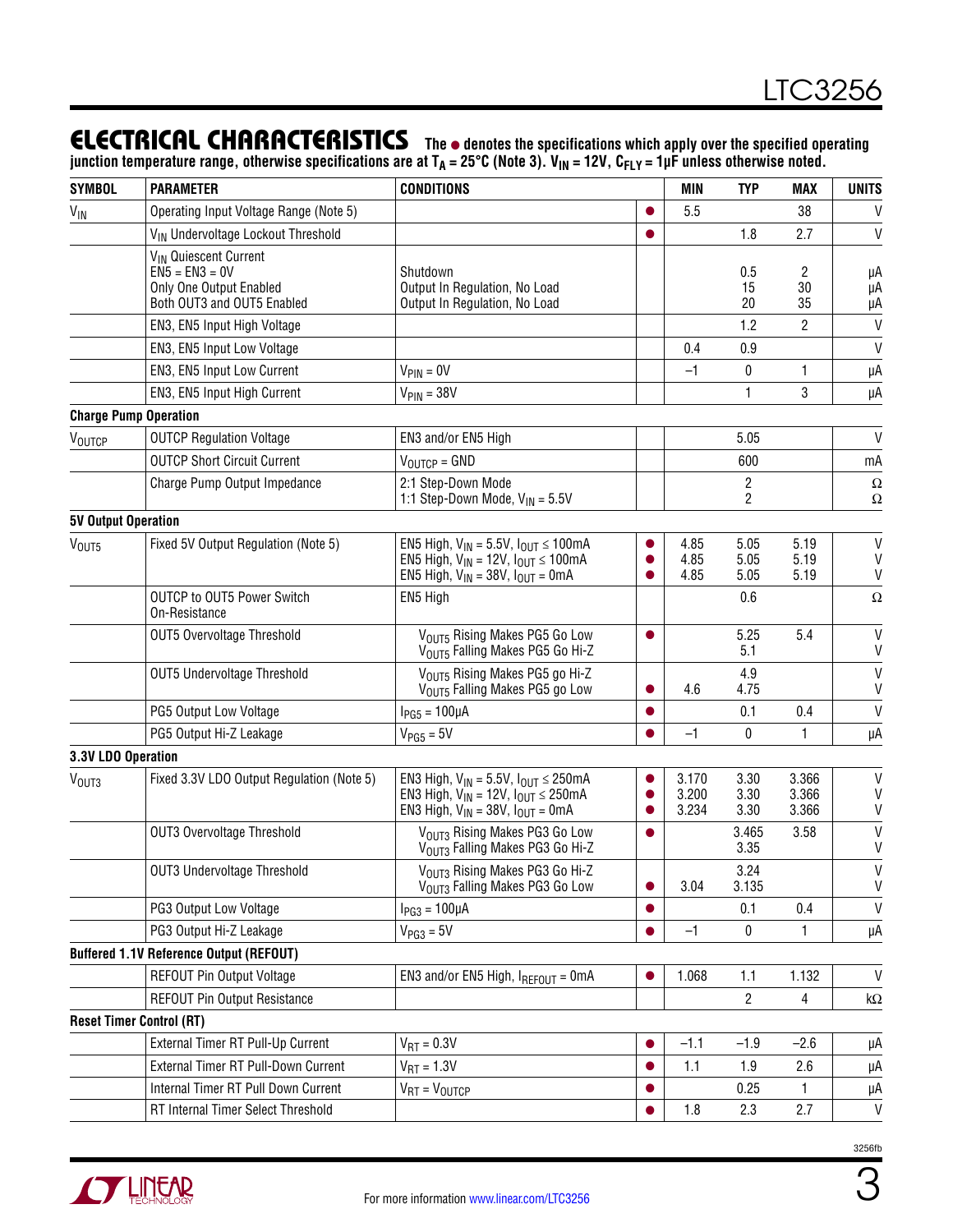### ELECTRICAL CHARACTERISTICS The  $\bullet$  denotes the specifications which apply over the specified operating

junction temperature range, otherwise specifications are at T<sub>A</sub> = 25°C (Note 3). V<sub>IN</sub> = 12V, C<sub>FLY</sub> = 1µF unless otherwise noted.

| <b>SYMBOL</b>               | <b>PARAMETER</b>                           | <b>CONDITIONS</b>                                      |           | <b>MIN</b> | <b>TYP</b>                        | MAX            | <b>UNITS</b> |
|-----------------------------|--------------------------------------------|--------------------------------------------------------|-----------|------------|-----------------------------------|----------------|--------------|
|                             | <b>Reset Timer Input (RSTI)</b>            |                                                        |           |            |                                   |                |              |
|                             | RSTI Input High Voltage                    |                                                        |           |            | 1.2                               | 1.26           | $\mathsf{V}$ |
|                             | <b>RSTI Input Low Voltage</b>              |                                                        |           | 1.1        | 1.16                              |                | $\mathsf{V}$ |
|                             | <b>RSTI Input Low Current</b>              | $V_{RST IN} = 0V$                                      |           | $-1$       | 0                                 | 1              | μA           |
|                             | <b>RSTI Input High Current</b>             | $V_{RST IN} = 5V$                                      |           | $-1$       | 0                                 | 1              | μA           |
| <b>Reset Output (RST)</b>   |                                            |                                                        |           |            |                                   |                |              |
| $t_{RST(INT)}$              | <b>Internal Reset Timeout Period</b>       | $V_{RT} = V_{OUTCP}$                                   | $\bullet$ | 150        | 200                               | 260            | ms           |
| $t_{RST(EXT)}$              | <b>External Reset Timeout Period</b>       | $C_{\text{RT}} = 2.2nF$                                |           | 26         | 32                                | 44             | ms           |
| t <sub>UV</sub>             | RSTI Low to RST Asserted                   | From RSTI falling to 1V or less                        |           | 10         | 80                                | 150            | μs           |
|                             | RST Output Voltage Low                     | $V_{\text{OUTCP}} = 5V$ , $I_{\text{RST}} = 100 \mu A$ |           |            | 0.1                               | 0.4            | $\mathsf{V}$ |
|                             | RST Output Voltage High Leakage            | $\overline{\text{RST}} = 5V$                           |           | $-1$       | 0                                 | 1              | μA           |
|                             | <b>Watchdog Timer Control (WT)</b>         |                                                        |           |            |                                   |                |              |
|                             | External Timer WT Pull-Up Current          | $V_{WT} = 0.3V$                                        | $\bullet$ | $-1.1$     | $-1.9$                            | $-2.6$         | μA           |
|                             | External Timer WT Pull-Down Current        | $V_{WT} = 1.3V$                                        |           | 1.1        | 1.9                               | 2.6            | μA           |
|                             | Internal Timer WT Detect Pull Down Current | $V_{WT} = V_{OUTCP}$                                   |           |            | 0.25                              | $\mathbf{1}$   | μA           |
|                             | WT Internal Timer Select Threshold         |                                                        |           | 1.8        | 2.3                               | 2.7            | $\mathsf{V}$ |
| <b>Watchdog Input (WDI)</b> |                                            |                                                        |           |            |                                   |                |              |
| t <sub>WDU(INT)</sub>       | Internal Watchdog Upper Boundary           | $V_{WT} = V_{OUTCP}$                                   |           | 1.3        | 1.6                               | 2              | S            |
| $t_{WDL(INT)}$              | Internal Watchdog Lower Boundary           | $V_{WT} = V_{OUTCP}$                                   |           | 37.5       | 50                                | 62.5           | ms           |
| t <sub>WDR(EXT)</sub>       | External Watchdog Reset Time               | $C_{WT} = 2.2nF$                                       |           | 200        | 260                               | 340            | ms           |
| t <sub>WDU(EXT)</sub>       | External Watchdog Upper Boundary           |                                                        |           |            | t <sub>WDR(EXT)</sub> • (128/129) |                | ms           |
| t <sub>WDL(EXT)</sub>       | External Watchdog Lower Boundary           |                                                        |           |            | $t_{WDR(EXT)}$ • (5/129)          |                | ms           |
|                             | WDI Input High Voltage                     |                                                        |           |            | 1.2                               | $\overline{2}$ | $\mathsf{V}$ |
|                             | <b>WDI Input Low Voltage</b>               |                                                        |           | 0.4        | 0.9                               |                | V            |
|                             | <b>WDI Input Low Current</b>               | $V_{WD IN} = 0V$                                       |           | $-1$       | $\boldsymbol{0}$                  | 1              | μA           |
|                             | <b>WDI Input High Current</b>              | $V_{WD IN} = 5V$                                       |           | $-1$       | $\pmb{0}$                         | 1              | μA           |
|                             | Input Pulsewidth                           |                                                        |           | 100        |                                   |                | ns           |

**Note 1:** Stresses beyond those listed under Absolute Maximum Ratings may cause permanent damage to the device. Exposure to any Absolute Maximum Rating condition for extended periods may affect device reliability and lifetime. **Note 2:** All voltages are referenced to GND unless otherwise specified. **Note 3:** The LTC3256E is guaranteed to meet performance specifications from 0°C to 85°C operating junction temperature. Specifications over the –40°C to 125°C operating junction temperature range are assured by design, characterization and correlation with statistical process controls. The LTC3256I is guaranteed over the –40°C to 125°C operating junction temperature range. The LTC3256H is guaranteed over the –40°C to 150°C operating junction temperature range. The LTC3256MP is guaranteed and tested over the –55°C to 150°C operating junction temperature range. High junction temperatures degrade operating lifetimes; operating lifetime is derated for junction temperatures greater than 125°C. Note that the maximum ambient temperature consistent with these specifications is determined by specific operating conditions in conjunction with board layout,

the rated package thermal resistance and other environmental factors.

The junction temperature  $(T_J, in \, ^\circ\mathbb{C})$  is calculated from the ambient temperature ( $T_A$ , in  $\degree$ C) and power dissipation ( $P_D$ , in Watts) according to the formula:

$$
T_J = T_A + (P_D \bullet \theta_{JA})
$$

where  $\theta_{JA}$  (in °C/W) is the package thermal impedance.

**Note 4:** This IC has overtemperature protection that is intended to protect the device during momentary overload conditions. Junction temperatures will exceed 150°C when overtemperature protection is active. Continuous operation above the specified maximum operating junction temperature may impair device reliability.

**Note 5:** The maximum operating junction temperature of 150°C must be followed. Certain combinations of input voltage and output current will cause the junction temperature to exceed 150°C and must be avoided. See Thermal Management section for information on calculating maximum operating conditions. Due to thermal limitations of production equipment, only no load regulation is checked at 38V.



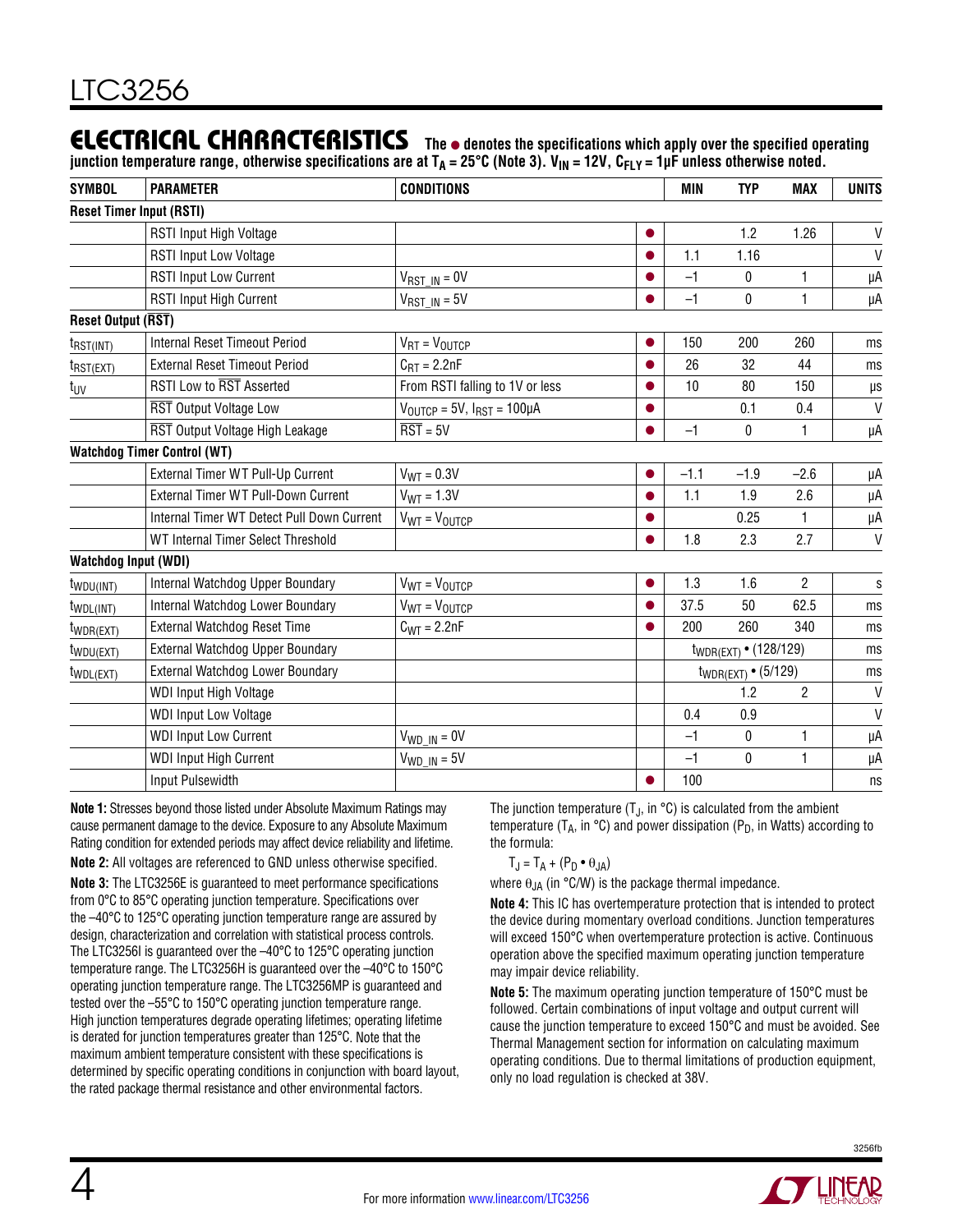### TYPICAL PERFORMANCE CHARACTERISTICS TA=25°C, unless otherwise noted.







**3.3V Output Voltage vs Input Voltage at 25mA**



**3.3V Output Voltage** 



**Output Voltages vs Input Voltage** 









#### **Efficiency and Power Loss vs Input Voltage**





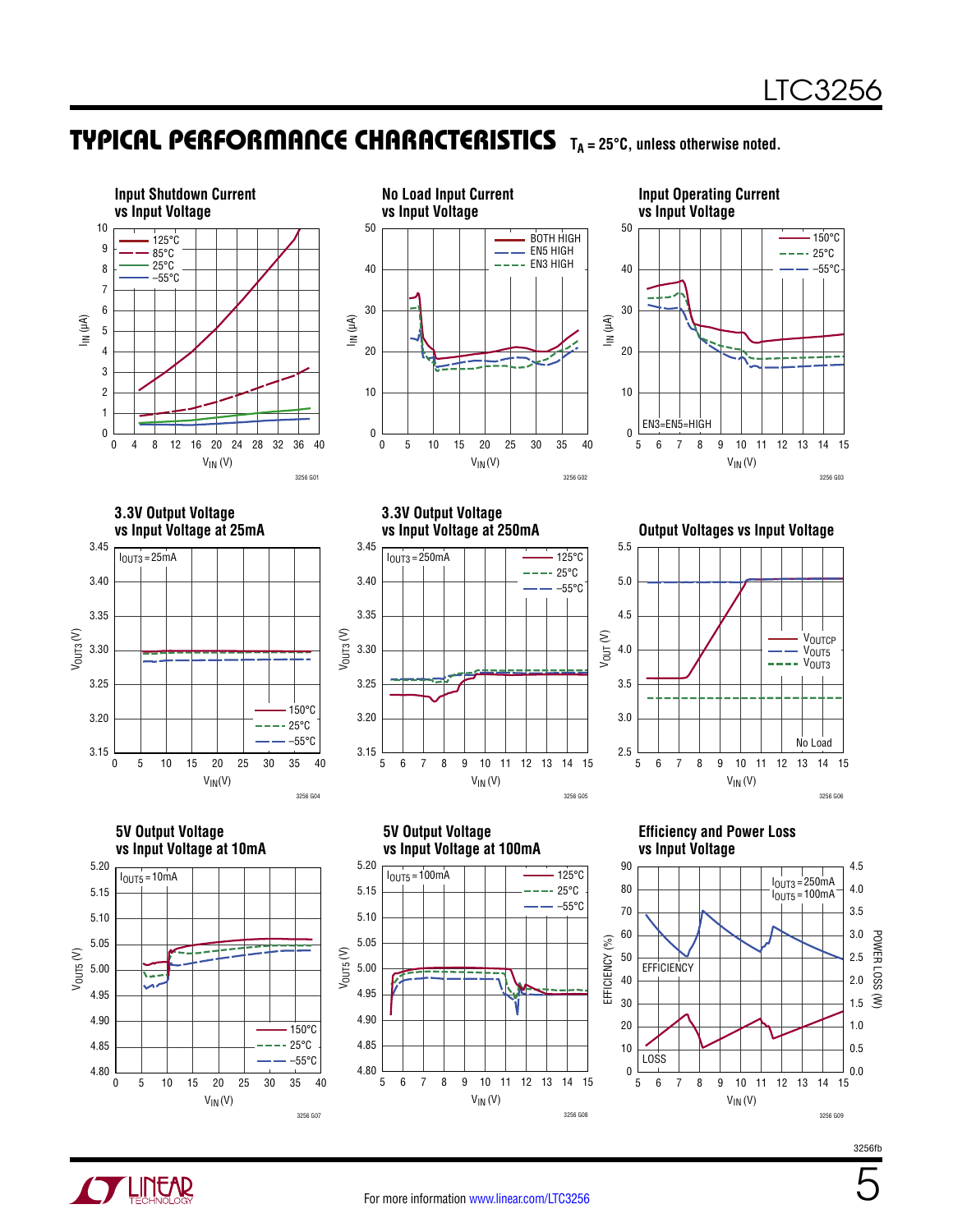#### Typical Performance Characteristics  $T_A = 25^\circ \text{C}$ , unless otherwise noted.



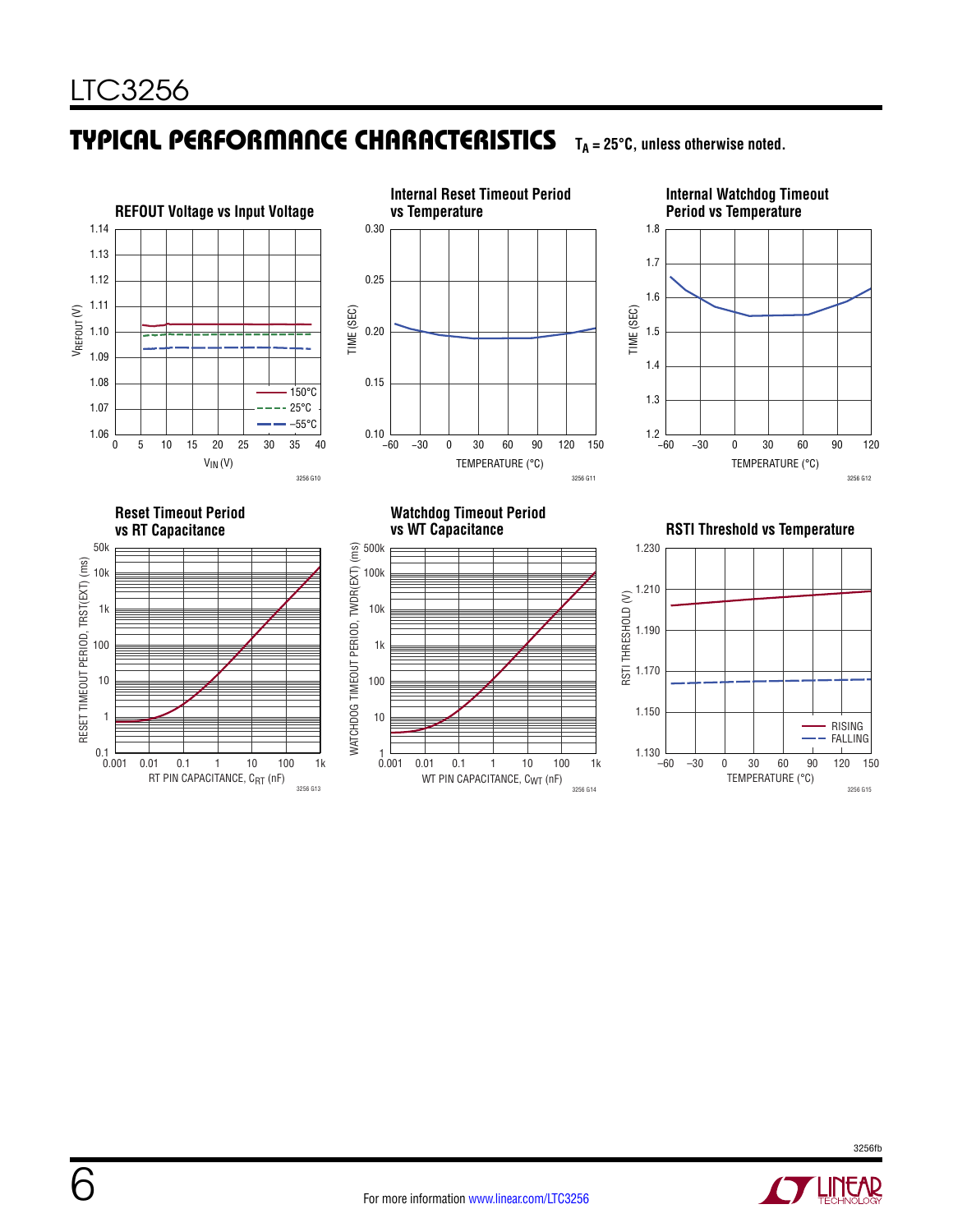### **TYPICAL PERFORMANCE CHARACTERISTICS** TA = 25°C, unless otherwise noted.





7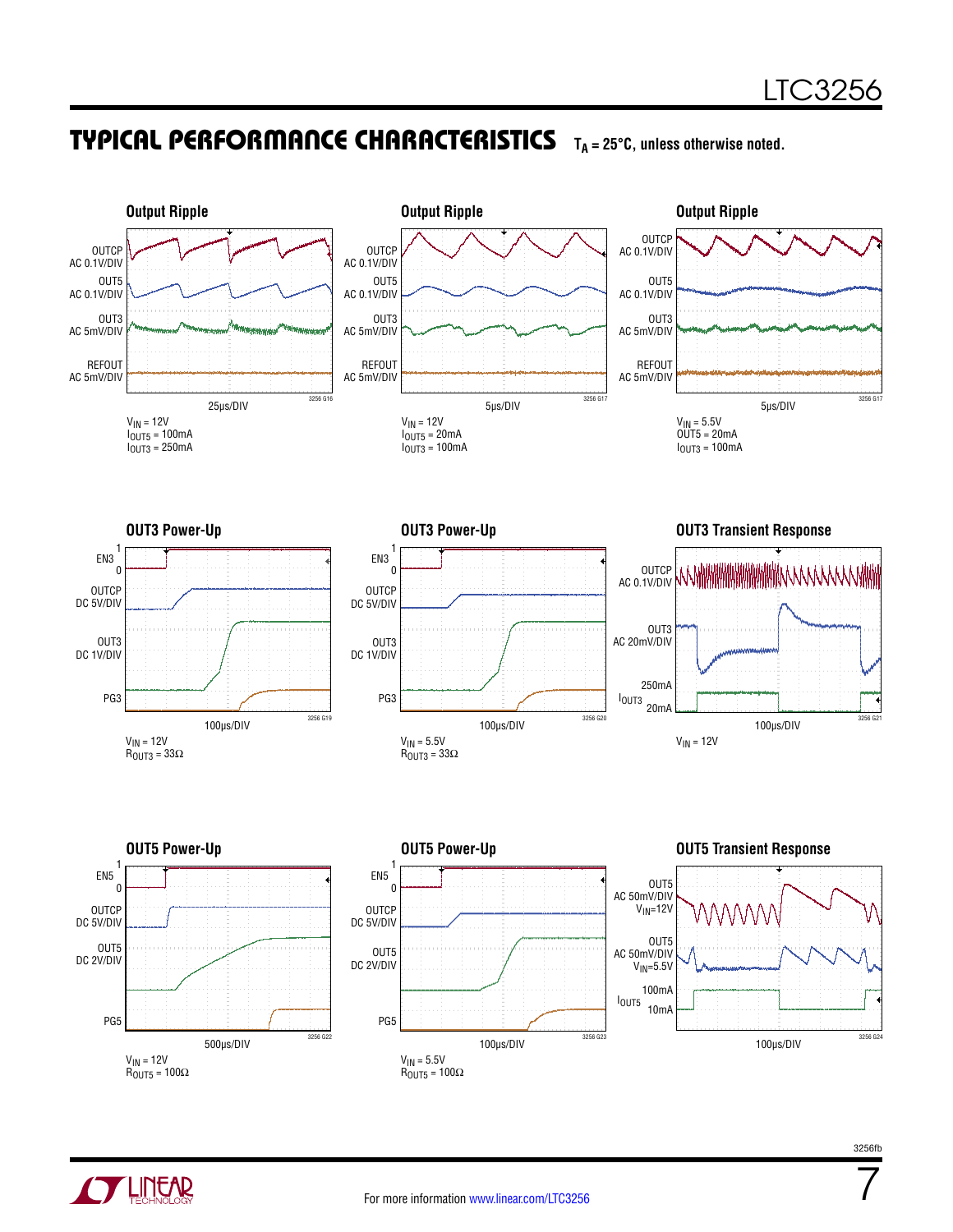### Pin Functions

**C– (Pin 1):** Charge Pump Flying Capacitor Negative Connection.

**C+ (Pin 2):** Charge Pump Flying Capacitor Positive Connection.

**OUTCP (Pin 3):** Charge Pump Output. The charge pump output should be bypassed with a 10µF or greater X7R ceramic capacitor. The charge pump output is enabled if either ENx pin is logic high. OUTCP is the input supply for the 3.3V LDO.

**OUT5 (Pin 4):** 5V Output Pin. Connects to the charge pump output, OUTCP, through an internal power switch controlled by the EN5 input when  $V_{IN} > 10V$  (typical), and regulates to 5V with  $V_{IN}$  as a power source when  $V_{IN}$  < 10V (typical).

**REFOUT (Pin 5):** 1.1V Reference Output. Provides a buffered version of the LTC3256's internal bandgap reference voltage with 2k output impedance (typical). To maximize supply rejection, REFOUT should be bypassed with a  $0.1\mu F$ ceramic capacitor.

**OUT3 (Pin 6):** 3.3V Low-Dropout Linear Regulator (LDO) Output Pin. The charge pump output, OUTCP, serves as the 3.3V LDO's input supply.

**PG3 (Pin 7):** Power Good Open Drain Logic Output. Goes high impedance when OUT3 is near its final operating voltage. PG3 is intended to be pulled up to a lowvoltage supply (such as OUT3, OUT5 or OUTCP) with an external resistor.

**PG5 (Pin 8):** Power Good Open Drain Logic Output. Goes high impedance when OUT5 is near its final operating voltage. PG5 is intended to be pulled up to a lowvoltage supply (such as OUT3, OUT5 or OUTCP) with an external resistor.

**RST (Pin 9):** Reset Open Drain Logic Output. The RST pin is low impedance to GND during the reset period, and goes high impedance during the watchdog period. RST is intended to be pulled up to low voltage supply (such as OUT3, OUT5, or OUTCP) with an external resistor.

**WT (Pin 10):** Watchdog Timer Control Pin. Attach an external capacitor  $(C_{WT})$  to GND to set the watchdog upper boundary timeout. Tie WT to OUTCP to generate a timeout of about 1.6s. Tie WT and WDI to GND to disable the watchdog timer.

**RT (Pin 11):** Reset Timeout Control Pin. Attach an external capacitor  $(C_{RT})$  to GND to set the reset timeout period, RT can be left open to minimize the reset timeout. Tie RT to OUTCP to generate a reset timeout of about 200ms.

**RSTI (Pin 12):** Reset Logic Comparator Input Pin. The RSTI input is compared to a 1.2V (typical) threshold voltage. If RSTI is below the threshold voltage the LTC3256 will enter the reset state and drive the RST pin low. Once RSTI rises above the threshold voltage, the reset timer is started and the  $\overline{\text{RST}}$  pin is held low until the reset period times out.

**WDI (Pin 13):** Watchdog Logic Input Pin. Application circuitry must toggle the logic state of this pin such that falling edges occur at a rate faster than the watchdog upper boundary time but slower than the watchdog lower boundary time. If these conditions are not met, RST will be asserted low. Tie WT and WDI to GND to disable the watchdog timer. Do not float this pin.

V<sub>IN</sub> (Pin 14): Power Input Pin. Input voltage for both charge pump and IC control circuitry.

**EN3 (Pin 15):** Logic input pin which enables the 3.3V LDO when high and disables it when low. Bringing EN3 high causes the charge pump to enable if it isn't already on. The LDO powers up once the charge pump output, OUTCP, rises above 97.5% of its regulation value (typical). The EN3 pin has a 1μA (typical) pull down current to ground and can tolerate 38V inputs.

**EN5 (Pin 16):** Logic Input Pin. Enables or disables the 5V output, OUT5. Bringing EN5 high causes the charge pump to enable if it isn't already on. When the charge pump output rises above 97.5% of its regulation value (typical), a fault protected internal power switch connects OUTCP to OUT5, delivering powerto any OUT5 load. A soft-start circuit limits any inrush current through the switch to help avoid glitching the charge pump output. If the input voltage falls below 10V (typical) and the charge pump regulates to a voltage lower than 5V, OUT5 receives its power directly from a  $V_{IN}$ -powered 1:1 mode regulator. The EN5 pin has a 1μA (typical) pull down current to ground and can tolerate 38V inputs.

**GND (Exposed Pad):** Ground. The exposed package pad is ground and must be soldered to the PC board ground plane for proper functionality and for rated thermal performance.

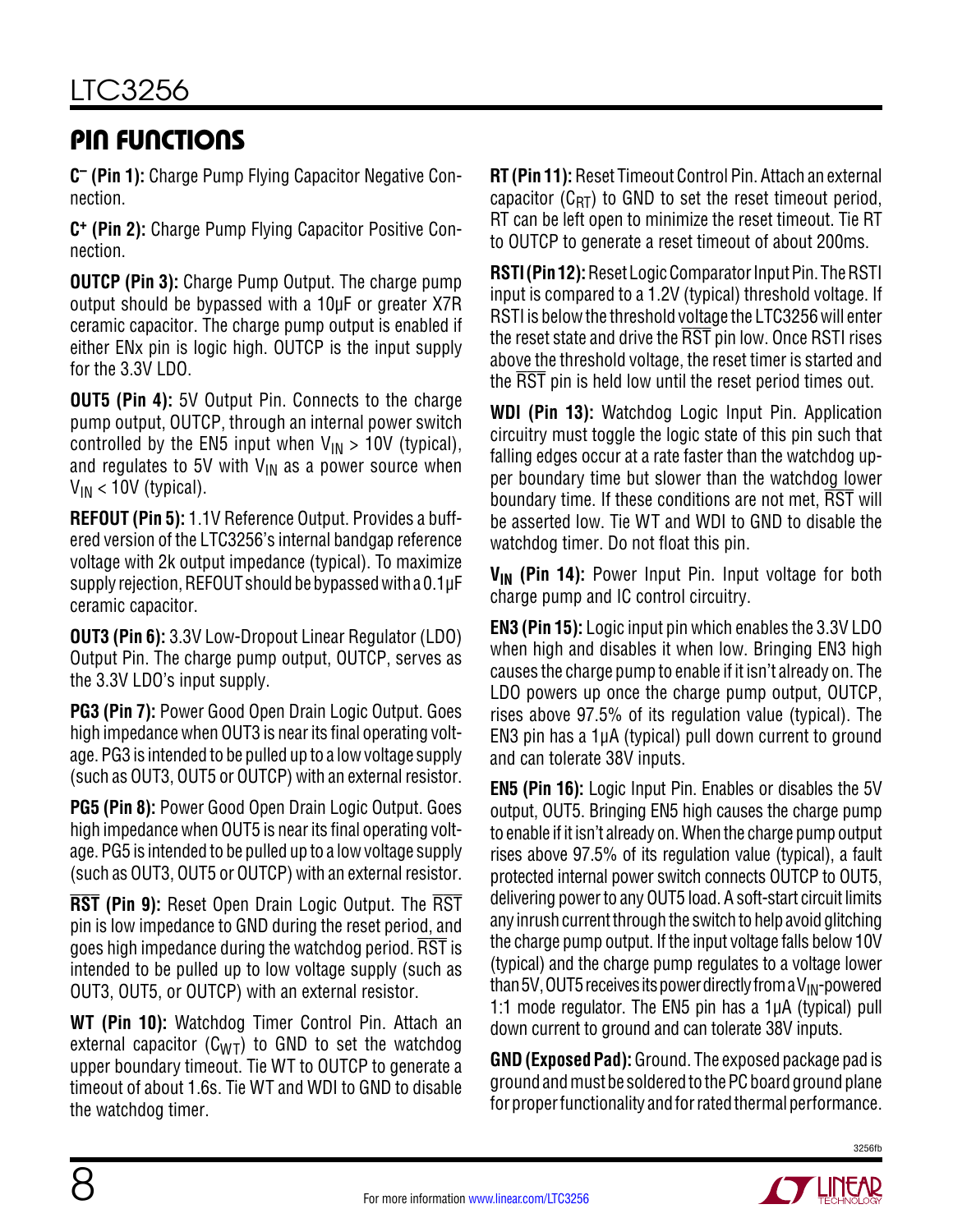### Timing Diagram









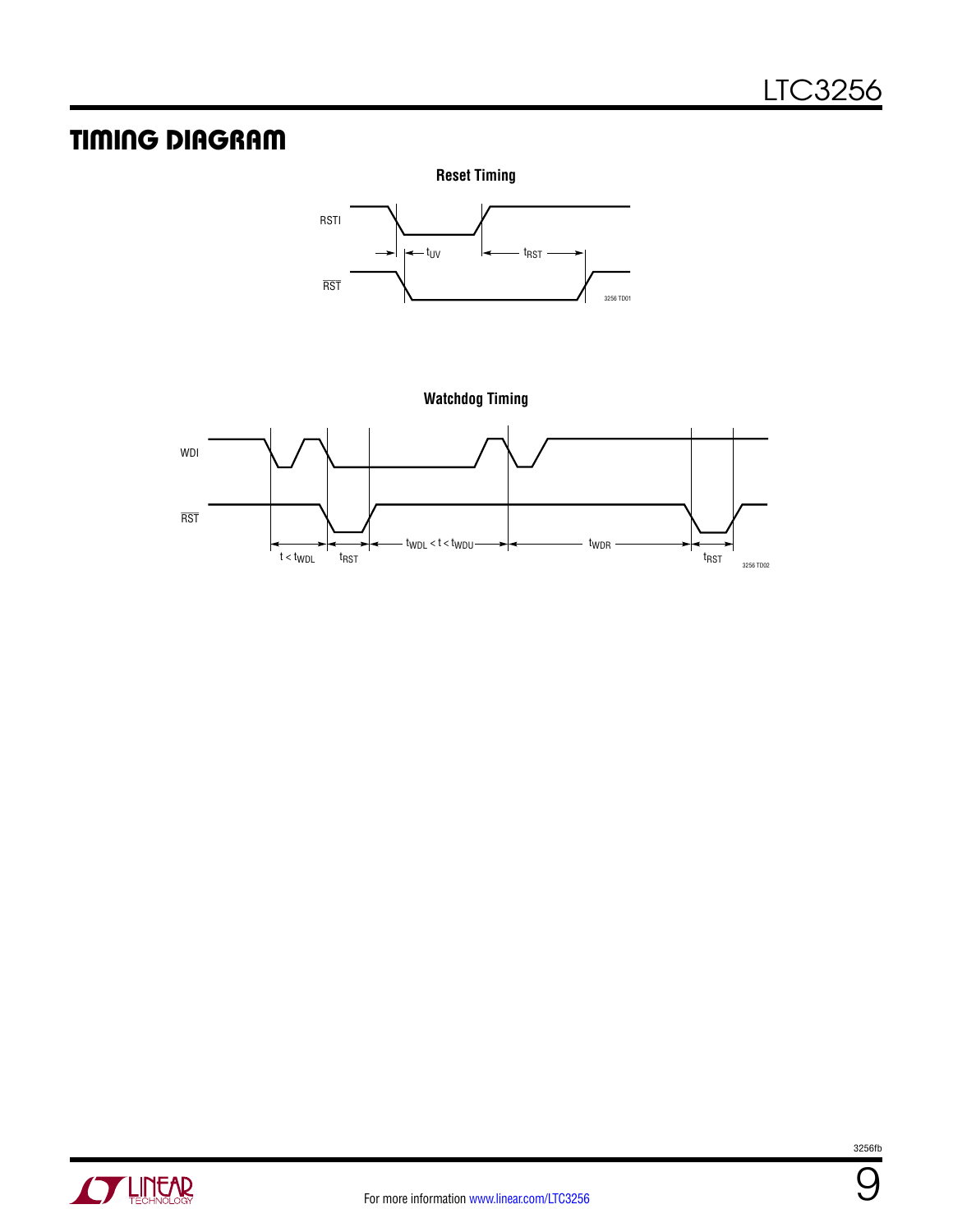## Simplified Block Diagram



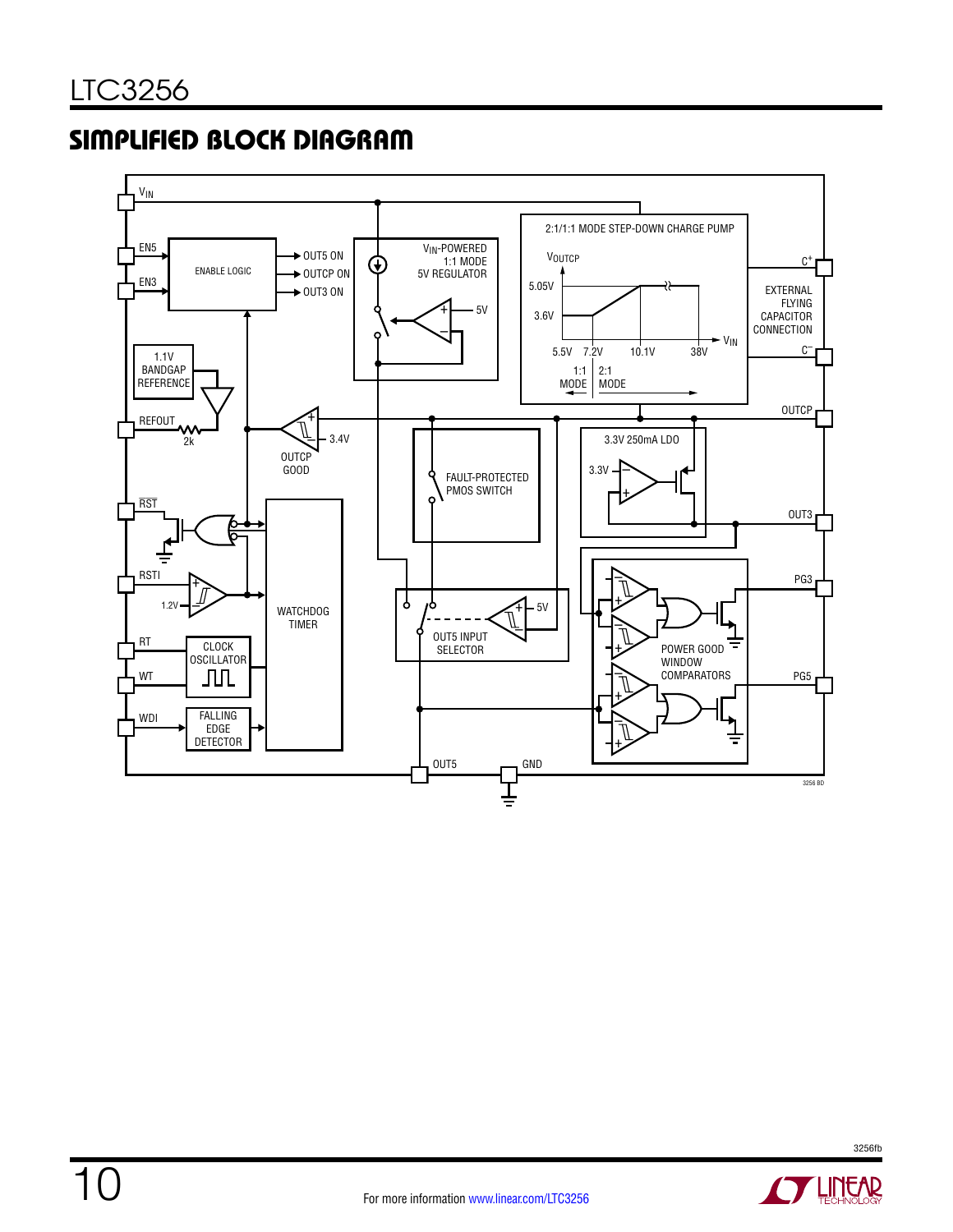TheLTC3256isaninductorlesswideinputrangestep-down DC/DC converter that produces 5V and 3.3V regulated outputs with a total output current of 350mA. It uses a step-down charge pump with automatic 2:1/1:1 mode switching as a pre-regulator for the 5V and 3.3V outputs. This optimizes system efficiency and minimizes thermal problems due to excess power dissipation. In typical 12V automotive systems, the LTC3256 reduces power dissipation by a full 2W at maximum load relative to a dual LDO solution.

Each regulated output may be independently enabled to provide maximum flexibility. Enabling either of the regulator outputs will first turn on the step-down charge pump. Once the charge pump nears its regulation point, the enabled outputs will turn on in a controlled, soft-started manner. The 3.3V output is provided by an LDO that is always powered from the charge pump output. The 5V output is typically powered from the regulated charge pump via an overcurrent protected switch directly connected to the charge pump output.

The charge pump typically produces a regulated 5.05V output but allows this output to drop as needed in order to stay in 2:1 mode and maximize overall efficiency whenever  $V_{IN}$  falls below ~10.1V. If  $V_{IN}$  falls near the low end of its operating range, the charge pump automatically enters 1:1 mode as required to keep the 3.3V LDO in regulation. Whenever the charge pump output drops below 5V, the regulated 5V output will automatically be supplied using a simple gated switch regulator powered from  $V_{IN}$ .

#### 2:1 Step-Down Charge Pump Operation (V<sub>IN</sub> > ~10.1V)

The increased efficiency and reduced power dissipation advantages of the LTC3256 arise from the use of a 2:1 step-down charge pump to perform the bulk of the voltage step-down from  $V_{IN}$  to 5V and 3.3V. An ideal 2:1 chargepump has the property that its input current is exactly half its output current (See Figure 1). In real-world charge pumps like the LTC3256, input current slightly exceeds half the output current due to additional current needed for biasing and for driving power switches.



**Figure 1. Steady-State Time-Averaged Current Flows in an Ideal 2:1 Charge Pump**

Figure 2 shows the power switch topology of the 2:1 step-down charge pump in the LTC3256. When operating in 2:1 mode, the part employs a two phase clock to turn on only switches A and C in one phase followed by switches B and D only in the other phase. Current source  $I_A$  controls the maximum output current that the part can deliver. When the charge pump clock is active,  $V_{\text{OUTCP}}$ will increase towards  $V_{\text{IN}}/2$ . Once  $V_{\text{OUTCP}}$  reaches the appropriate regulation point, the charge pump shuts off all four switches and enters a SLEEP state to minimize quiescent current until the output voltage falls below its regulation point.



**Figure 2. LTC3256 2:1 Step-Down Charge Pump Power Switch Topology**

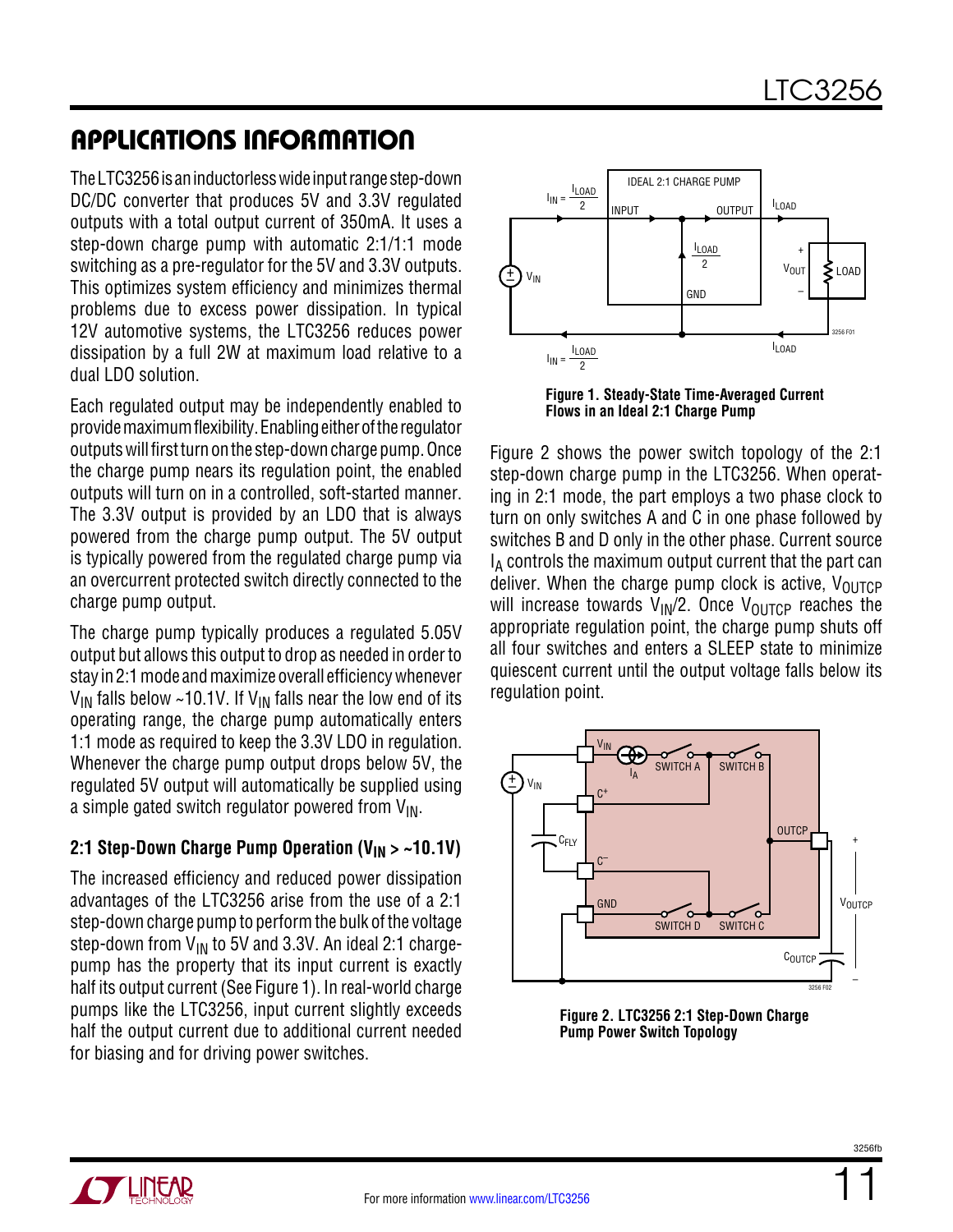Under typical conditions ( $V_{IN} > 10.1V$ ), the LTC3256 operates in 2:1 mode and both the 5V output and 3.3V LDO are powered directly from the charge pump output (see Figure 3).



Figure 3. Power Connections for Typical 12V V<sub>IN</sub> Operation

The overall efficiency and power dissipation under typical 2:1 step-down conditions can be approximated with the equations below.

Total LTC3256 efficiency when  $V_{IN} >$  ~10.1V:

$$
\eta \approx \frac{5\text{V} \cdot I_{\text{OUT5}} + 3.3\text{V} \cdot I_{\text{OUT3}}}{V_{\text{IN}} \cdot \left(\frac{I_{\text{OUT5}}}{2} + \frac{I_{\text{OUT3}}}{2}\right)}
$$

Total LTC3256 power dissipation when  $V_{IN} >$  ~10.1V:

$$
P_D \cong \left(\frac{V_{IN}}{2} - 5V\right) \bullet I_{OUT5} + \left(\frac{V_{IN}}{2} - 3.3V\right) \bullet I_{OUT3}
$$

#### **2:1 Step-Down Charge Pump Operation (~7.2V < VIN < ~10.1V)**

In this operating region, the charge pump regulates slightly below  $V_{IN}/2$  in order to remain in 2:1 mode and maximize overall  $V_{IN}$  to 3.3V conversion efficiency. Figure 4 shows typical charge pump step-down mode and output voltage as a function of  $V_{IN}$ .



Figure 4. Typical Charge Pump Output Voltage and Mode vs V<sub>IN</sub>

If OUT5 is enabled and the charge pump output falls below 5V, OUT5 is disconnected from the charge pump output and a separate internal  $V_{\text{IN}}$ -powered 1:1 step-down mode regulator is used to regulate 5V at the OUT5 pin. Refer to the Simplified Block Diagram. The 3.3V LDO remains powered by the 2:1 charge pump output.

Overall efficiency and power dissipation in this operating region can be approximated by the equations below.

Total LTC3256 efficiency when  $\sim$ 7.2V < V<sub>IN</sub> <  $\sim$ 10.1V:

$$
\eta \approx \frac{5V \cdot I_{\text{OUT5}} + 3.3V \cdot I_{\text{OUT3}}}{V_{\text{IN}} \cdot \left(I_{\text{OUT5}} + \frac{I_{\text{OUT3}}}{2}\right)}
$$

Total LTC3256 power dissipation when ~7.2V <  $V_{IN}$  < ~10.1V:

$$
P_D \approx (V_{IN} - 5V) \cdot I_{OUT5} + (\frac{V_{IN}}{2} - 3.3V) \cdot I_{OUT3}
$$

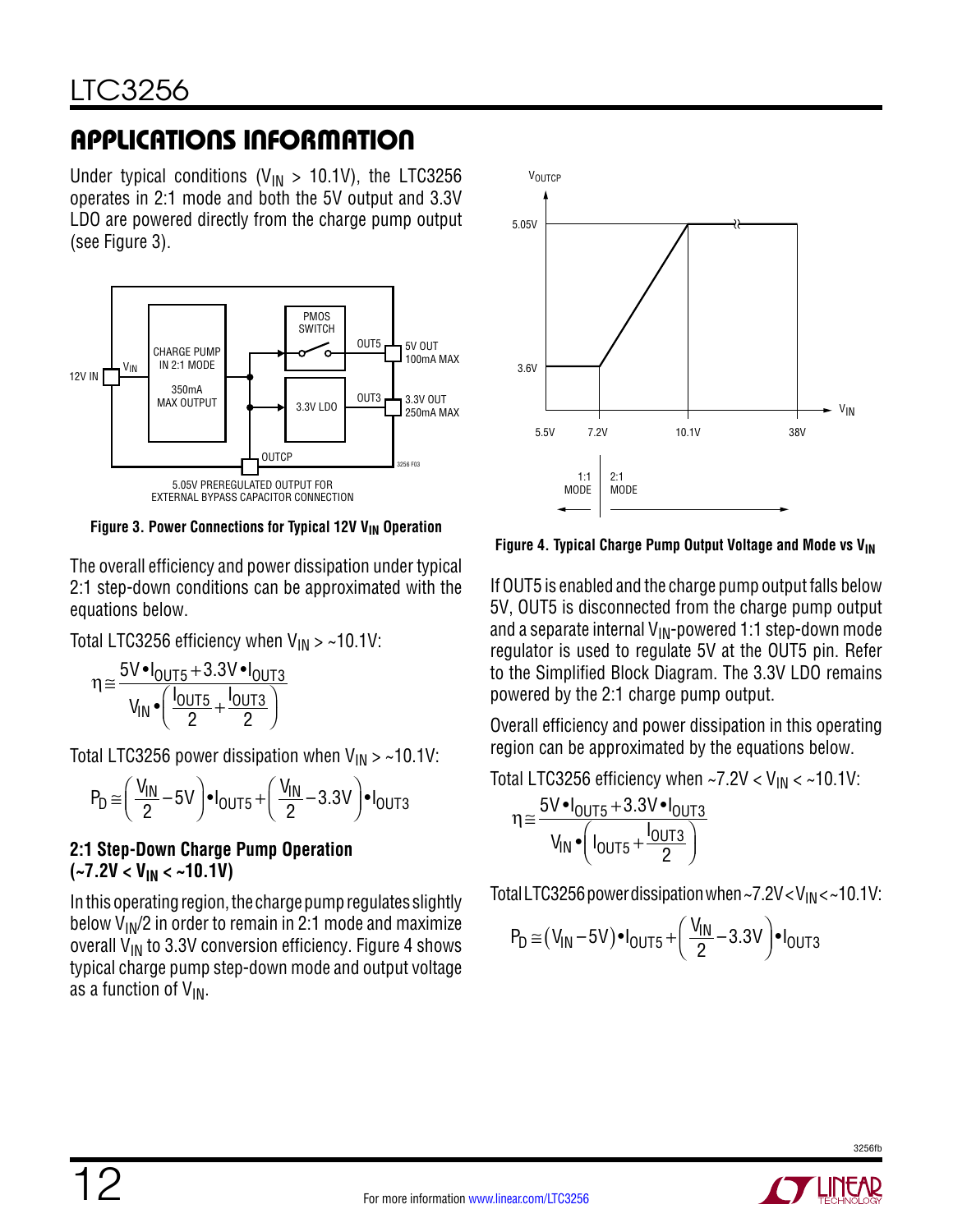#### **1:1 Step-Down Charge Pump Operation (V<sub>IN</sub> < ~7.2V)**

At the low end of the  $V_{IN}$  operating range, the minimum charge pump regulation point is typically  $V_{\text{OUTCP}} = 3.6V$ , with the charge pump automatically switching to 1:1 mode as needed to maintain regulation. Under 1:1 mode conditions, both the 5V and 3.3V outputs are powered directly from  $V_{IN}$  with no improvement in efficiency over a dual LDO solution. The overall efficiency and power dissipation in 1:1 step-down mode can be approximated by the equations below.

Total LTC3256 efficiency when  $V_{IN} < -7.2V$ :

$$
\eta \approx \frac{5V \cdot I_{OUT5} + 3.3V \cdot I_{OUT3}}{V_{IN} \cdot (I_{OUT5} + I_{OUT3})}
$$

Total LTC3256 power dissipation when  $V_{IN} <$  ~7.2V:

 $P_D \cong (V_{IN} - 5V) \bullet I_{OUT5} + (V_{IN} - 3.3V) \bullet I_{OUT3}$ 

Referring to Figure 2, in 1:1 mode, charge pump switches C and D remain off, and switches A and B are pulsed on and off together to transfer charge directly from  $V_{IN}$  to OUTCP.

#### **VIN Bypass Capacitor Selection**

The total amount and type of capacitance necessary for input bypassing is very dependent on the impedance of the input power source as well as existing bypassing already on the  $V_{IN}$  node. For optimal input noise and ripple reduction, it is recommended that a low ESR ceramic capacitor be used for  $V_{IN}$  bypassing. Low ESR will reduce the voltage steps caused by changing input current, while the absolute capacitor valuewilldetermine the levelofripple. Anelectrolytic or tantalum capacitor may be used in parallel with the ceramic capacitor on  $V_{IN}$  to increase the total capacitance, but due to the higher ESR, it is not recommended that an electrolytic or tantalum capacitor be used alone for input bypassing. The LTC3256 will operate with capacitors less than 10μF, but depending on the source impedance, input noise can feed through to the output causing degraded performance. For best performance, 10μF or greater total capacitance is suggested for  $V_{IN}$  bypassing.

#### **Flying Capacitor Selection**

The flying capacitor should always be a ceramic type. Polarized capacitors such as tantalum or aluminum electrolytics are not recommended. The flying capacitor controls the strength of the charge pump. In order to achieve the rated output current, it is necessary for the flying capacitor to have at least 0.4μF of capacitance over operating temperature at 5.05V (see Ceramic Capacitor Selection Guidelines). The voltage rating of the ceramic capacitor should be 6V or greater.

#### **Ceramic Capacitor Selection Guidelines**

Capacitors of different materials lose their capacitance with higher temperature and voltage at different rates. For example, a ceramic capacitor made of X5R or X7R material will retain most of its capacitance from –40°C to 85°C, whereas a Z5U or Y5V style capacitor will lose considerable capacitance over that range (60% to 80% loss typical). Z5U and Y5V capacitors may also have a very strong voltage coefficient, causing them to lose an additional 60% ormoreoftheir capacitancewhenthe rated voltage is applied. Therefore, when comparing different capacitors, it is often more appropriate to compare the amount of achievable capacitance for a given case size rather than discussing the specified capacitance value. For example, over rated voltage and temperature conditions, a 4.7μF, 10V, Y5V ceramic capacitor in an 0805 case may not provide any more capacitance than a 1μF, 10V, X5R or X7R available in the same 0805 case. In fact, over bias and temperature range, the 1μF, 10V, X5R or X7R will provide more capacitance than the 4.7μF, 10V, Y5V. The capacitor manufacturer's data sheet should be consulted to determine what value of capacitor is needed to ensure minimum capacitance values are met over operating temperature and bias voltage. Table 1 is a list of ceramic capacitor manufacturers in alphabetical order:

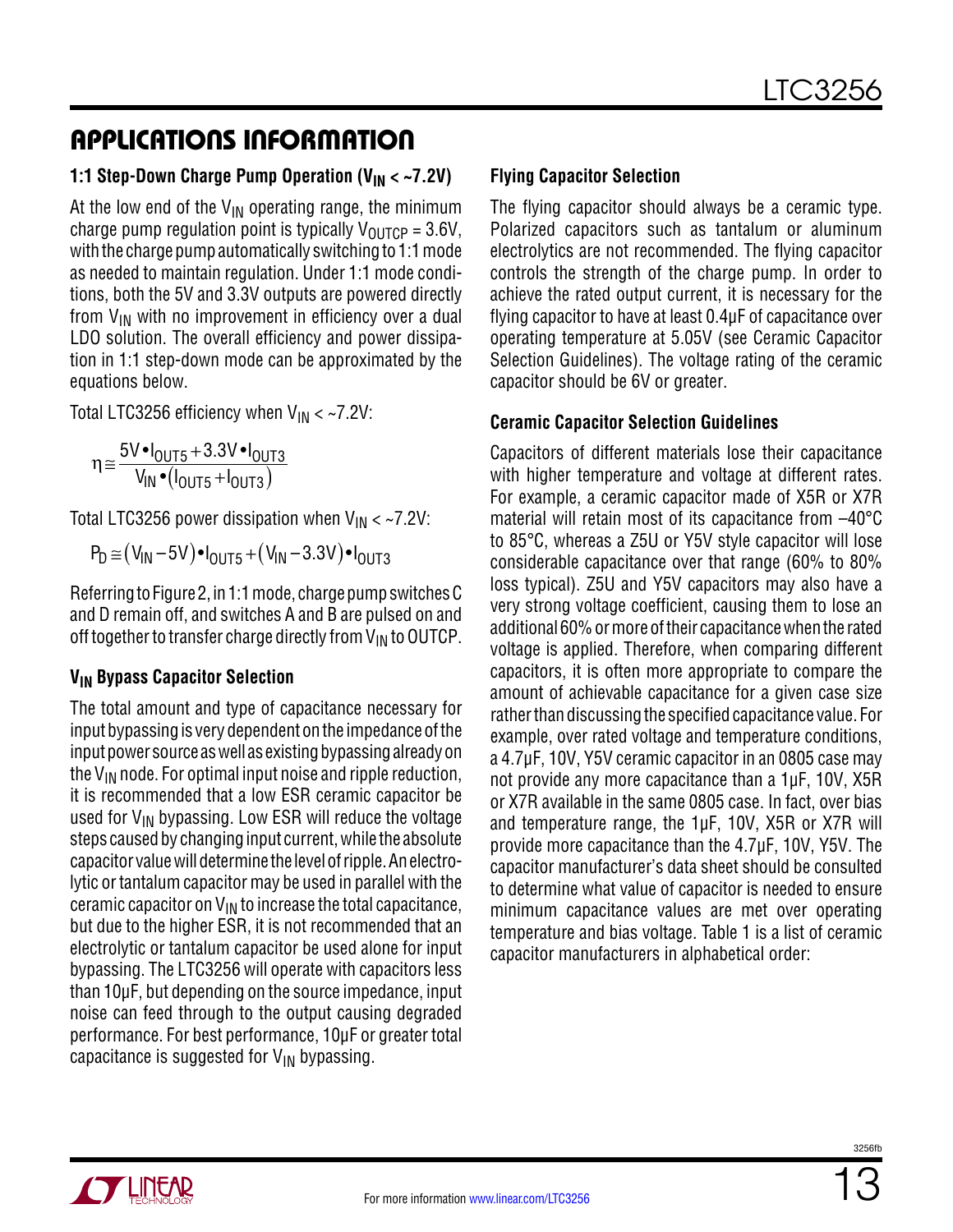**Table 1**

| <b>CERAMIC CAPACITOR MANUFACTURER</b> | <b>WEBSITE</b>    |
|---------------------------------------|-------------------|
| <b>AVX</b>                            | www.avxcorp.com   |
| Kemet                                 | www.kemet.com     |
| Murata                                | www.murata.com    |
| Taiyo Yuden                           | www.t-yuden.com   |
| <b>TDK</b>                            | www.tdk.com       |
| <b>Wurth Elektronik</b>               | www.we-online.com |

### **3.3V LDO Operation (OUT3)**

The 3.3V LDO post-regulates the charge pump output to produce a lower noise output than is typically available from switching regulators, and supports a load of up to 250mA. To ensure stability, the LDO output should be bypassed to ground with at least a 10µF X7R ceramic capacitor.

Drive the EN3 pin high or low to turn the LDO on or off, respectively. When turning on the LDO, the LTC3256 checks whether the charge pump output (OUTCP) is on, enabling the charge pump automatically if needed.

#### **3.3V LDO Fault Protection**

The 3.3V LDO output is current limited to 350mA (typical) to protect against overloads and short circuits. In addition, to reduce power dissipation during an output fault condition, foldback circuitry reduces the LDO current limit to 116mA (typical) for  $V_{OUT3}$  < 0.9V (typical).

To avoid startup issues due to the foldback feature, it is recommended that heavy loads on OUT3 be held off during LDO startup until the PG3 pin goes Hi-Z to indicate that the LDO has completed power up.

#### **5V Output Operation (OUT5)**

Bringing EN5 high enables the 5V output at the OUT5 pin. When the 5V output is enabled, the LTC3256 checks whether the charge pump output (OUTCP) is on, enabling the charge pump automatically if needed.

As shown in the Block Diagram, two on-board regulators can drive the 5V output: the 2:1 charge pump and the  $V_{IN}$ -powered gated-switch regulator. Regulator selection is automatic. The LTC3256 prefers the 2:1 charge pump whenever possible due to its increased efficiency, but transitions automatically to the  $V_{IN}$ -powered gated-switch regulator as needed to maintain regulation depending on line and load conditions.

To reduce 5V output noise and ripple, it is suggested that a low ESR (equivalent series resistance < 0.1Ω) ceramic capacitor (10μF or greater) be used for OUT5 bypass. Tantalum or aluminum electrolytic capacitors can be used in parallel with a ceramic capacitor to increase the total capacitance but should not be used alone because of their high ESR.

#### **5V Output from 2:1 Charge Pump via Fault-Protected PMOS Switch**

If at least 5V (typical) is present at OUTCP when EN5 is brought high, the LTC3256 connects OUT5 to OUTCP via an internal PMOS power switch. Soft-start circuitry controls the PMOS turn-on rate to limit in-rush current draw from OUTCP. See Figure 5.

Upon a hard short circuit to ground, OUT5's foldback cir-



**Figure 5. OUT5 Startup**

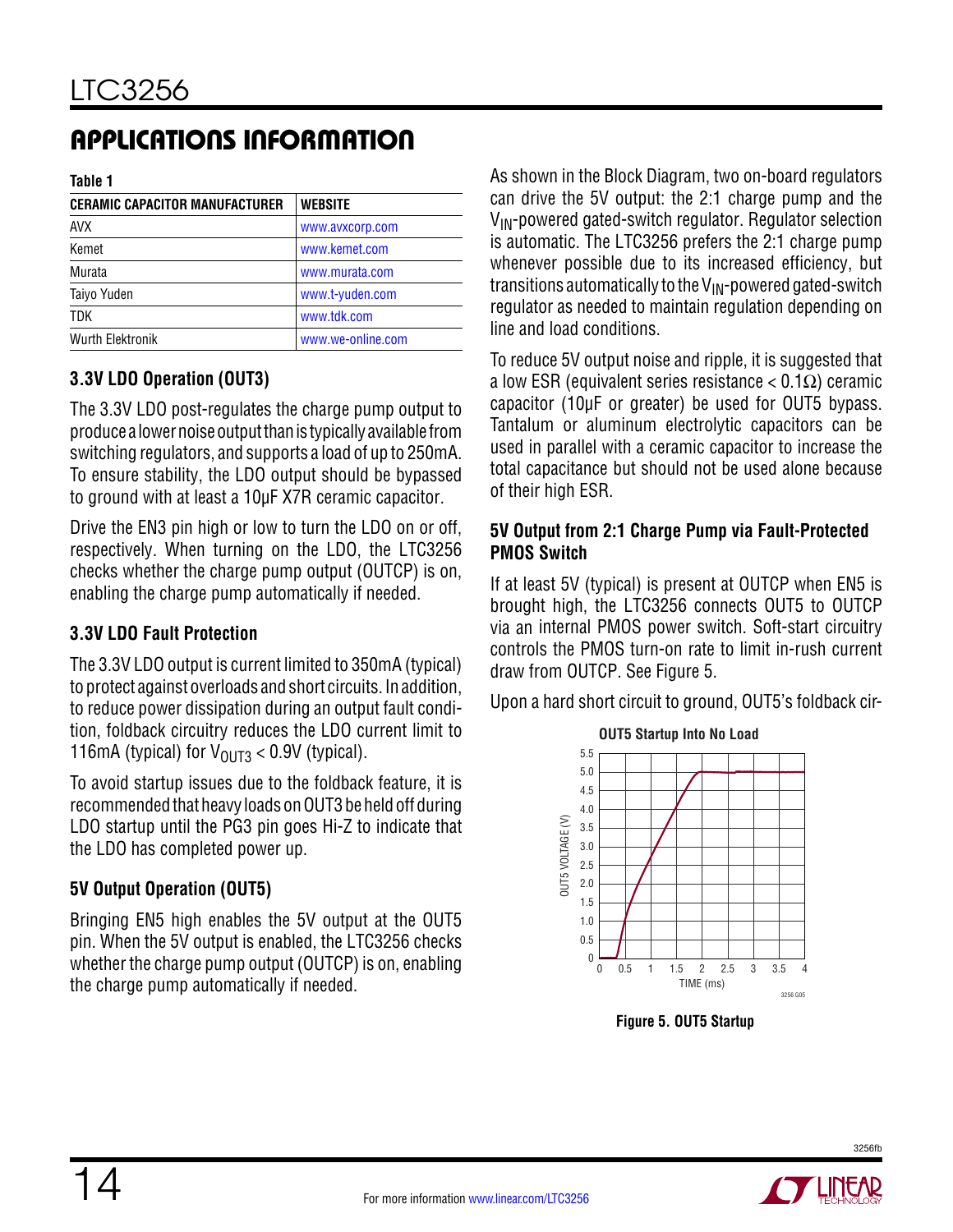cuitry limits current to 85mA (typical). This limit remains in effect for  $V_{OUT5}$  < 0.8V (typical). To avoid startup issues due to this foldback feature, heavy loads on OUT5 should be held off during OUT5 startup until PG5 goes Hi-Z.

The LTC3256 has current limit circuitry to protect against overcurrent faults beyond hard shorts to ground.

#### **Reset Generation (RSTI input, RST output)**

The LTC3256 pulls the RST open-drain output low whenever RSTI is below threshold (typically 1.2V) or OUTCP is not in regulation. RST remains asserted low for a reset timeout period ( $t_{RST}$ ) once RSTI goes above the threshold and OUTCP is in regulation. Requiring that OUTCP is in regulation ensures that at least one of the outputs (OUT5 or OUT3) is enabled before the reset timeout period starts. RST deasserts by going high impedance at the end of the reset timeout period.

The reset timeout can be configured to use an internal timer without external components, or an adjustable timer programmed by connecting an external capacitor from the RT pin to GND. Glitch filtering ensures reliable reset operation without false triggering.

During initial power up, the RST output asserts low while  $V_{IN}$  is below the  $V_{IN}$  undervoltage lockout threshold. The state of OUTCP and RSTI have no effect on RST while  $V_{IN}$  is below the undervoltage lockout threshold. The reset timeout period cannot start until  $V_{IN}$  exceeds the undervoltage lockout threshold.

#### **Selecting the Reset Timing Capacitor**

The reset timeout period can be set to a fixed internal timer or programmed with a capacitor in order to accommodate a variety of applications. Connecting a capacitor,  $C_{\text{RT}}$ , between the RT pin and GND sets the reset timeout period,  $t_{RST}$ . The following formula approximates the value of capacitor needed for a particular timeout:

$$
C_{RT} = (t_{RST} - 0.75ms) \cdot \frac{67pF}{ms}
$$

For example, using a standard capacitor value of 2.2nF

would give a 32ms reset timeout period.

Figure 6 shows the desired reset timeout period as a function of the value of the timer capacitor. Leaving RT open with no external capacitor generates a reset timeout of approximately 0.75ms. Shorting RT to OUTCP generates a reset timeout of approximately 0.2s.



**Figure 6. Reset Timeout Period vs RT Pin Capacitance**

### **RST Output Characteristics**

RST is an open-drain pin and thus requires an external pull-up resistor to the logic supply.  $\overline{RST}$  is typically pulled up to OUT5, OUT3, or OUTCP, but can be pulled up to any other supply voltage providing the voltage limits of the pin are observed.

### **Watchdog Timer (WDI input, RST output)**

The LTC3256 includes a windowed watchdog function that can continuously monitor the application's logic or microprocessor and issue automatic resets to aid recovery from unintended lockups or crashes. With the RSTI input held above threshold, the application must periodically toggle the logic state of the watchdog input (WDI pin) in order to clear the watchdog timer. Specifically, successive

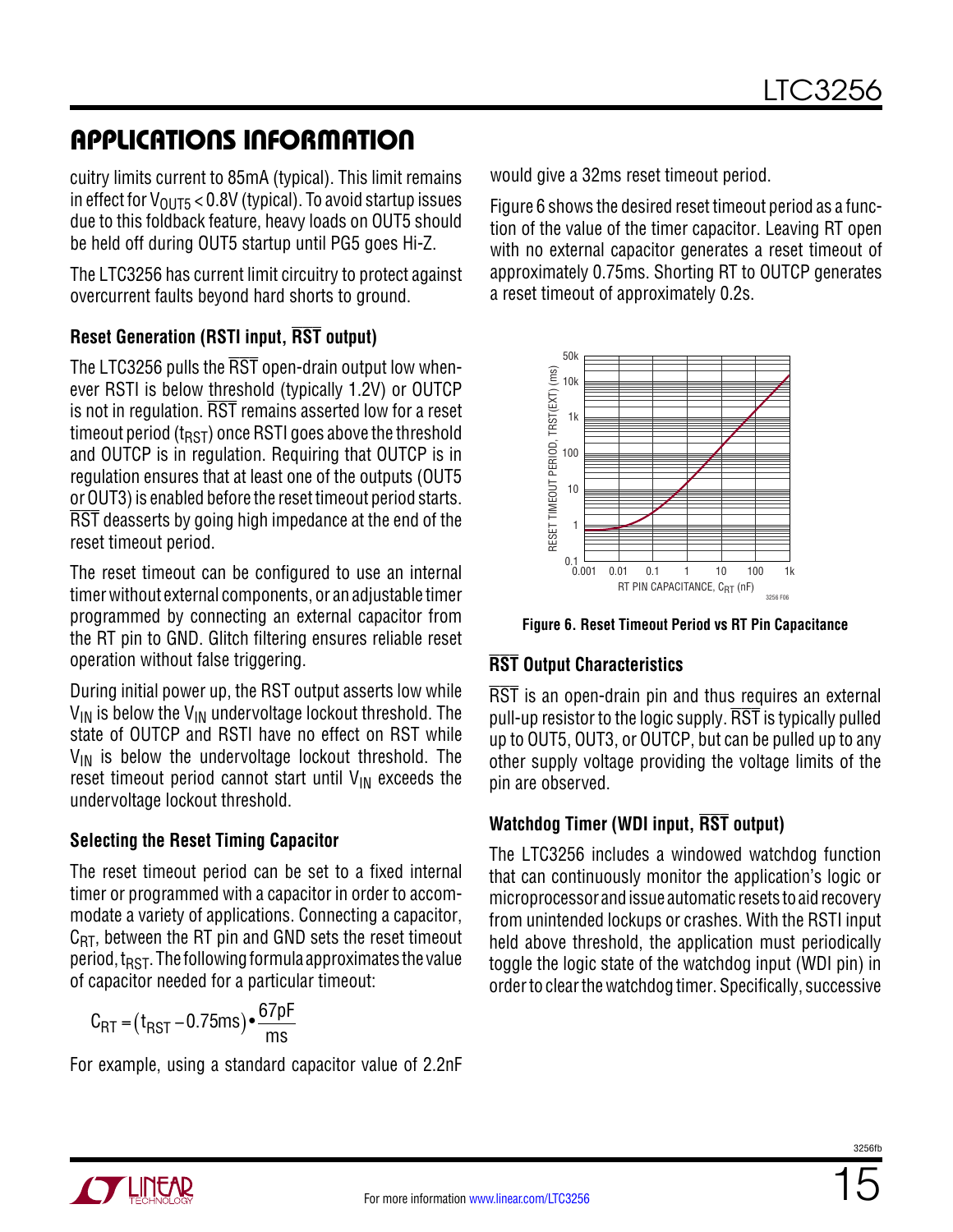falling edges on the WDI pin must be spaced by more than the watchdog lower boundary but less than the watchdog upper boundary. As long as this condition holds, RST remains high impedance.

If a falling edge arrives before the watchdog lower boundary, or if the watchdog timer reaches the upper boundary without seeing a falling edge on WDI, the watchdog timer enters its reset state and asserts RST low for the reset timeout period. Once the reset timeout completes, RST is released to go high and the watchdog timer starts again.

During power-up, the watchdog timer remains cleared while RST is asserted low. As soon as the reset timer times out, RST goes high and the watchdog timer is started.

### **Setting the Watchdog Reset Time**

The watchdog upper boundary  $(t_{WDU})$  and lower boundary  $(t_{WDI})$  are not observable outside the part, only the watchdog reset time  $(t_{WDR})$  of the part is observable via the  $\overline{\text{RST}}$  pin. The watchdog upper boundary (t<sub>WDU</sub>) occurs one watchdog clock cycle before the watchdog reset time  $(t_{\text{WDR}})$ . The internal watchdog reset time consists of 8193 clock cycles, so the internal watchdog upper boundary time is essentially the same as the internal watchdog reset time. Conversely the external watchdog reset time consists of only 129 clock cycles, so the external watchdog upper boundary should be more accurately calculated as:

$$
t_{WDU(EXT)} = t_{WDR(EXT)} \cdot \left(\frac{128}{129}\right)
$$

The external watchdog lower boundary  $(t_{WDL(FXT)})$  occurs five clock cycles into the watchdog reset time  $(t_{WDR(EXT)})$ . Thus the external watchdog lower boundary can be calculated from the external watchdog reset time as:

$$
t_{WDU(EXT)} = t_{WDR(EXT)} \cdot \left(\frac{5}{129}\right)
$$

The internal watchdog lower boundary can be calculated from the internal watchdog reset time by the following:

$$
t_{WDL(INT)} = \frac{t_{WDR(INT)}}{32}
$$

The watchdog reset time is adjustable and can be optimized for software execution. The watchdog reset time is adjusted by connecting a capacitor,  $C_{\text{WT}}$ , between the WT and GND pins. Given a desired watchdog reset time  $t_{\text{WDR}}$ , the capacitor value is approximately:

$$
C_{\text{WT}} = (t_{\text{WDR}} - 3.8 \text{ms}) \cdot \frac{8.8 \text{nF}}{\text{s}}
$$

For example, using a standard capacitor value of 0.047μF would give a 5.3s watchdog reset time. Shorting WT to BIAS generates a timeout of approximately 1.6s. Connecting WT to GND disables the watchdog function.

### **Power Good Output Operation (PG3, PG5 Outputs)**

A built-in dual supply monitor indicates which of the OUT3 and OUT5 voltages are in regulation. The monitor detects both overvoltage and undervoltage faults, reporting Power Good status via the PG3 and PG5 open-drain outputs. These will be referred to as the PGx pins in the description below.

If the LTC3256 is shut down (EN3 and EN5 both low) or in undervoltage lockout, both PGx pins are pulled low. Otherwise, behavior is as follows:

If the OUTx pin voltage is greater than the overvoltage threshold or less than the undervoltage threshold, the corresponding PGx pin will pull low. PGx becomes high impedance when the OUTx pin voltage is between the overvoltage and undervoltage thresholds. Hysteresis is built into the overvoltage and undervoltage comparators to ensure PGx holds it's state when in regulation.

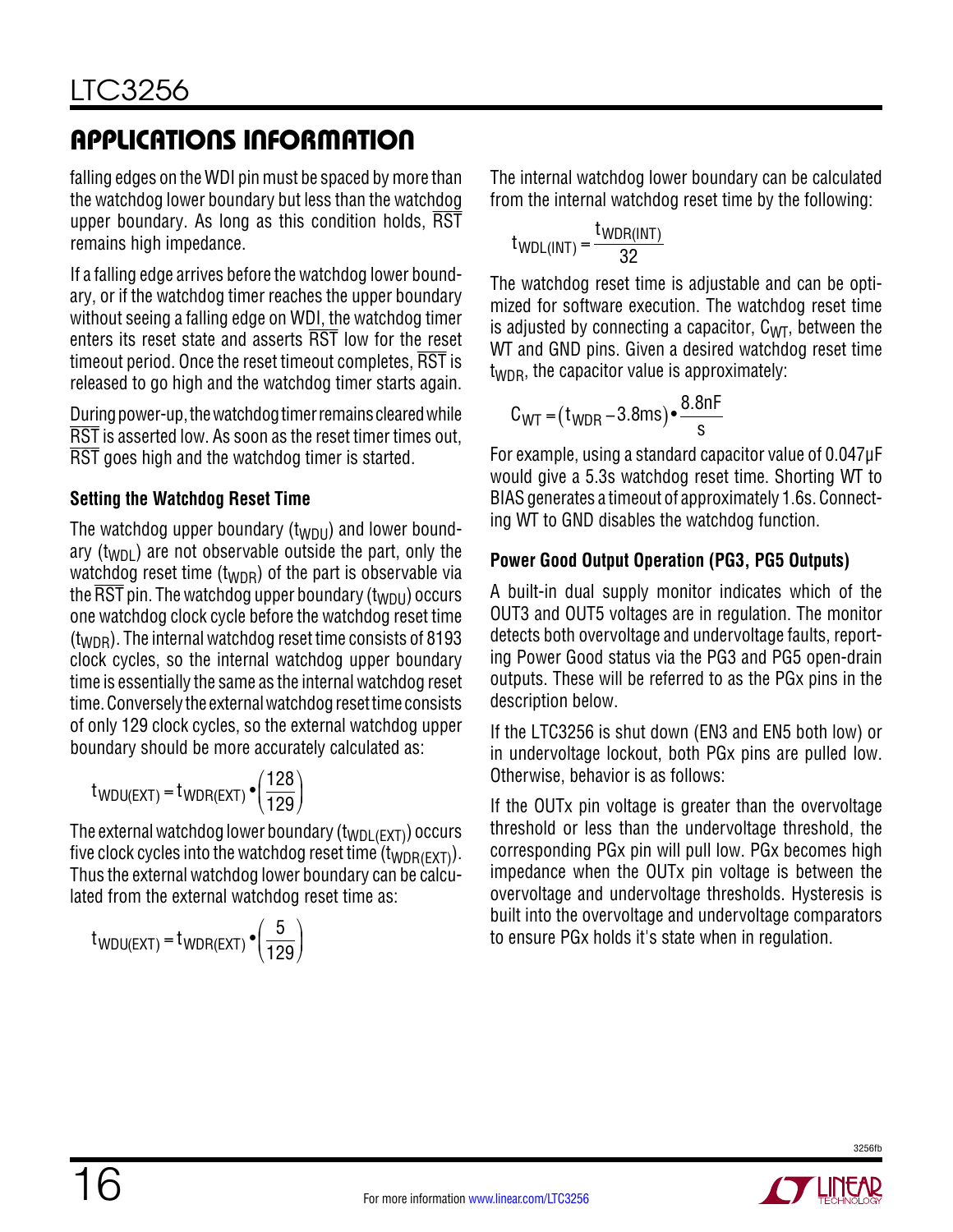A pull-up resistor can be inserted between PGx and a valid logic supply (i.e. OUTCP, OUT5 or OUT3) to signal a power good condition. The use of a large value pull-up resistor on PGx and a capacitor placed between PGx and GND can be used to delay the Power Good signal if desired.

#### **1.1V Reference Output (REFOUT Output)**

An internal bandgap voltage reference determines the regulation voltages at OUT3 and OUT5. A buffered version of this voltage reference appears at the REFOUT pin when the LTC3256 is enabled. The output has a typical impedance of 2k and can source but not sink current. To maximize supply rejection, REFOUT should be bypassed with a 0.1µF ceramic capacitor.

#### **Thermal Management/Thermal Shutdown**

The on chip power dissipation in the LTC3256 will cause the junction to ambient temperature to rise at rate of 40°C/W or more. To reduce the maximum junction temperature, a goodthermal connectiontothePCboardis recommended.

Connecting the die paddle (Pin 17) with multiple vias to a large ground plane under the device can reduce the thermal resistance of the package and PC board considerably. Poor board layout and failure to connect the die paddle (Pin 17) to a large ground plane can result in thermal junction to

ambient impedance well in excess of 40°C/W. See Linear Technology's Application Notes for thermally Enhanced Leaded packages.

Because of the wide input operating range it is possible to exceed the specified operating junction temperature and even reach thermal shutdown (175°C typ).

The LTC3256 can operate up to 95 $^{\circ}$ C at full load ( $I_{\Omega IIT3}$  = 250mA,  $I_{OIII5}$  = 100mA) with  $V_{IN}$  < 15V. Above 95°C, or with input voltages greater than 15V, it is the responsibility of the user to calculate worst-case power dissipation to make sure the LTC3256's specified operating junction temperature is not exceeded for extended periods of time.

Refer to the power dissipation equations provided earlier for calculating power dissipation  $(P_D)$  in the different modes of operation.

For example, if it is determined that the maximum power dissipation ( $P_D$ ) is 1.2W under normal operation, then the junction to ambient temperature rise will be:

Junction to Ambient =  $1.2W \cdot 40^{\circ}$ C/W =  $48^{\circ}$ C

Thus, the ambient temperature under this condition cannot exceed 102°C if the junction temperature is to remain below 150°C and if the ambient temperature exceeds about 127°C the device will cycle in and out of the thermal shutdown.

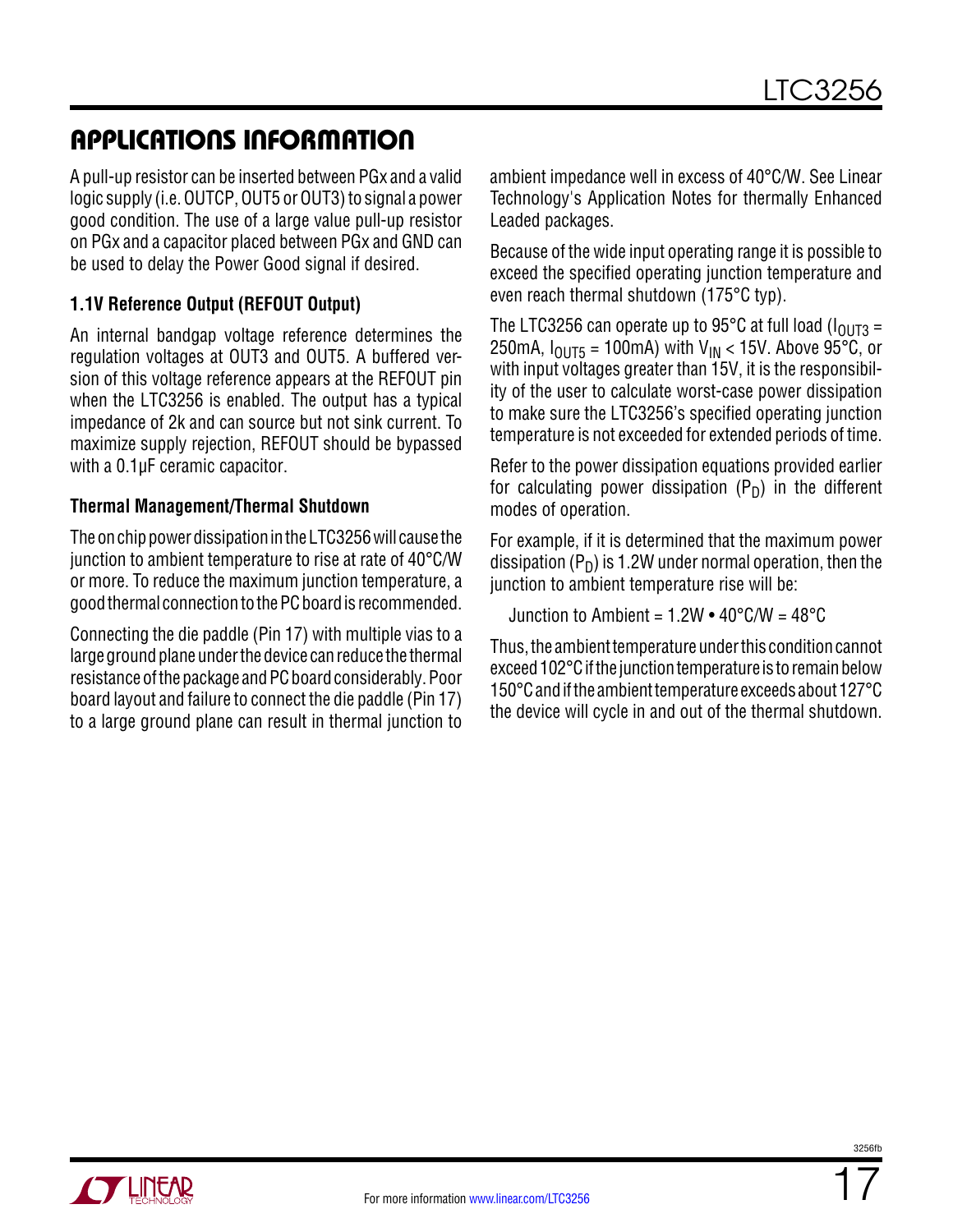### Package Description

**Please refer to <http://www.linear.com/product/LTC3256#packaging> for the most recent package drawings.**



**MSE Package**

3. DIMENSION DOES NOT INCLUDE MOLD FLASH, PROTRUSIONS OR GATE BURRS.

 MOLD FLASH, PROTRUSIONS OR GATE BURRS SHALL NOT EXCEED 0.152mm (.006") PER SIDE 4. DIMENSION DOES NOT INCLUDE INTERLEAD FLASH OR PROTRUSIONS.

- INTERLEAD FLASH OR PROTRUSIONS SHALL NOT EXCEED 0.152mm (.006") PER SIDE
- 5. LEAD COPLANARITY (BOTTOM OF LEADS AFTER FORMING) SHALL BE 0.102mm (.004") MAX

6. EXPOSED PAD DIMENSION DOES INCLUDE MOLD FLASH. MOLD FLASH ON E-PAD SHALL

NOT EXCEED 0.254mm (.010") PER SIDE.

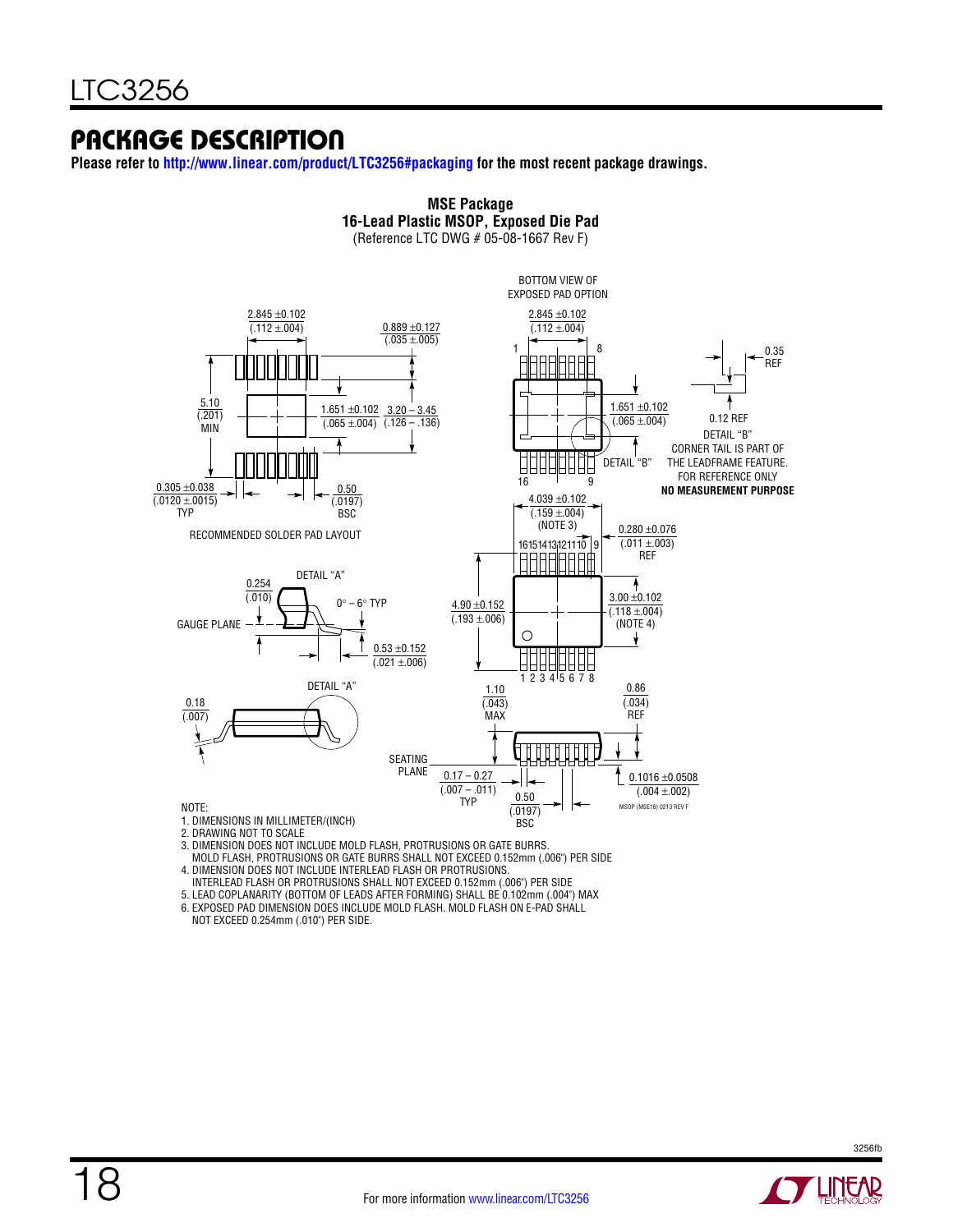### Revision History

| <b>REV</b> | <b>DATE</b> | DESCRIPTION                                     | <b>PAGE NUMBER</b> |
|------------|-------------|-------------------------------------------------|--------------------|
| A          | 08/16       | Updated feature list                            |                    |
| B          | 12/16       | Changed Reset Timer Control (RT) conditions     |                    |
|            |             | Changed Watchdog Timer Control (WDT) conditions |                    |
|            |             | Changed title of graph G12                      | 6                  |
|            |             | Modified 5V Output from 2:1 Charge Pump section | 14                 |